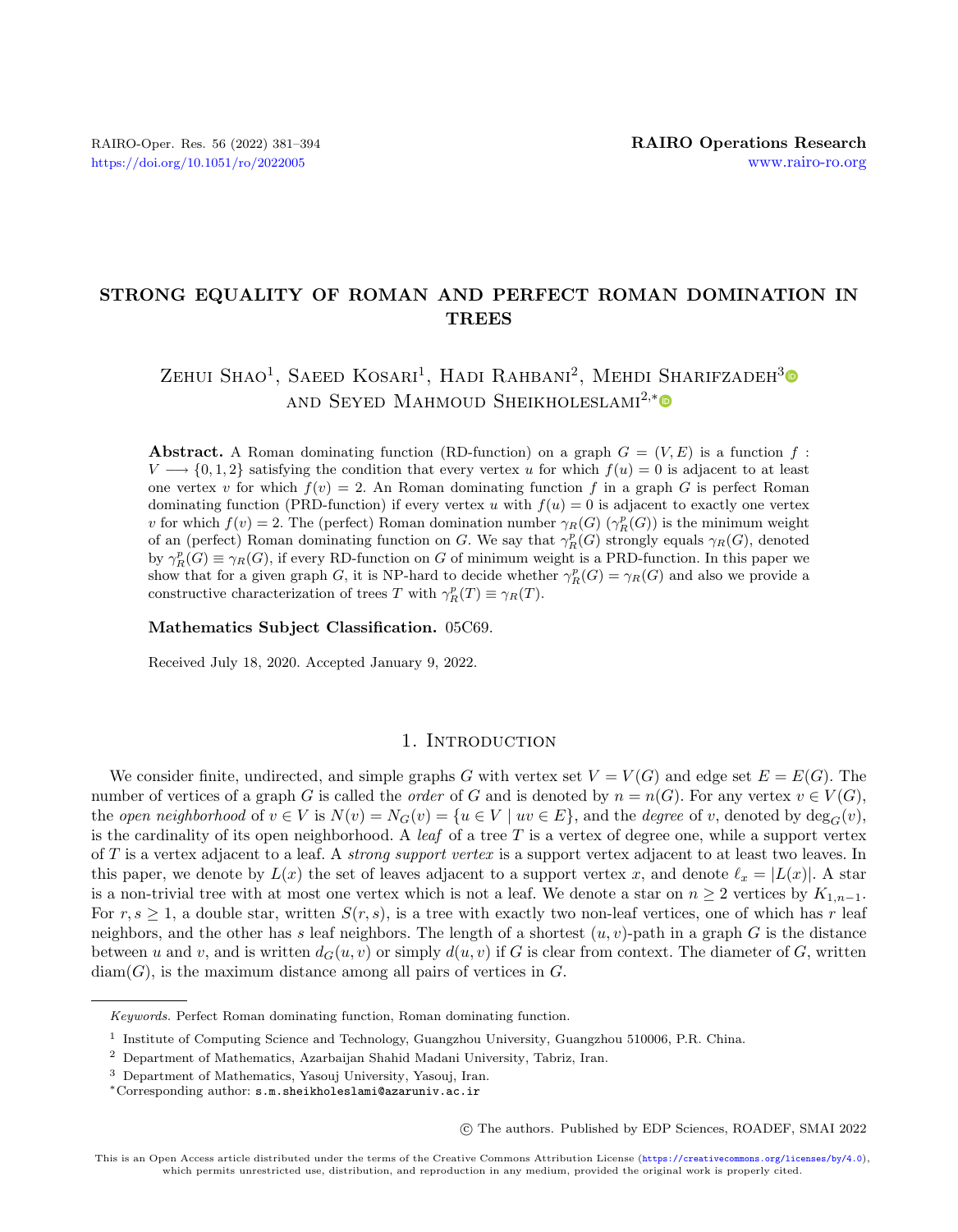A rooted tree T distinguishes one vertex r called the root. For each vertex  $v \neq r$  of T, the parent of v is the neighbor of v on the unique  $(r, v)$ -path, while a child of v is any other neighbor of v. If T is a rooted tree, then for any vertex v we denote by  $T_v$  the sub-rooted tree rooted at v.

A function  $f: V(G) \to \{0,1,2\}$  is a Roman dominating function (or just RD-function) if every vertex u for which  $f(u) = 0$  is adjacent to at least one vertex v for which  $f(v) = 2$ . The weight of an RD-function f is  $w(f) = f(V(G)) = \sum_{u \in V(G)} f(u)$ . The Roman domination number of a graph G, denoted by  $\gamma_R(G)$ , is the minimum weight of an RD-function on G. We refer to a  $\gamma_R(G)$ -function as an RD-function of G with minimum weight. For more details on Roman domination and its variations we refer the reader to the recent book chapters and survey [\[5](#page-12-0)[–9\]](#page-13-0).

An RD-function  $f = (V_0, V_1, V_2)$  is called a *Perfect Roman dominating function* (or just PRD-function) if very vertex u with  $f(u) = 0$  is adjacent to exactly one vertex v for which  $f(v) = 2$ . The Perfect Roman domination number  $\gamma_R^P(G)$  is the minimum weight of an PRD-function. We refer to a  $\gamma_R^P(G)$ -function as an PRD-function of G with minimum weight. The concept of perfect Roman domination was introduced by Henning et al. [\[15\]](#page-13-1) and has been studied in [\[10,](#page-13-2) [18\]](#page-13-3).

Observe that  $\gamma_R(G) \leq \gamma_R^P(G)$  for every graph G. Clearly, if G is a graph with  $\gamma_R(G) = \gamma_R^P(G)$ , then every  $\gamma_R^P(G)$ -function is a  $\gamma_R(G)$ -function. However, not every  $\gamma_R(G)$ -function is an  $\gamma_R^P(G)$ -function even when  $\gamma_R(G) = \gamma_R^P(G)$ . For example consider the path  $P_5$ . We say that  $\gamma_R^P(G)$  and  $\gamma_R(G)$  are strongly equal, denoted by  $\gamma_R(G) \equiv \gamma_R^P(G)$ , if every  $\gamma_R(G)$ -function is an  $\gamma_R^P(G)$ -function.

In this paper we show that for a given graph G, it is NP-hard to decide whether  $\gamma_R^p(G) = \gamma_R(G)$  and also in the next we provide a constructive characterization of trees T with  $\gamma_R^p(T) \equiv \gamma_R(T)$ . Further examples of characterizations of tress can be found in [\[1](#page-12-1)[–4,](#page-12-2) [13,](#page-13-4) [16,](#page-13-5) [17,](#page-13-6) [19\]](#page-13-7).

## 2. Complexity

In this section, we show that for a given graph G, it is NP-hard to decide whether  $\gamma_R^p(G) = \gamma_R(G)$ . Consider the following decision problem.

 $\gamma_R^p(G) = \gamma_R(G)$  Problem Instance: Graph  $G = (V, E)$ . **Question:** Does for graph  $G$ ,  $\gamma_R^p(G) = \gamma_R(G)$ ?

Our reduction is from the following problem.

EXACT 3-COVER  $(X3C)$ 

Instance: A finite set X with  $|X| = 3q$  and a collection C of 3-element subsets of X.

Question: Is there a subcollection  $C'$  of  $C$  such that every element of  $X$  appears in exactly one element of  $C'$ ?

It is well known that X3C is NP-complete [\[12\]](#page-13-8). We show that equality of Roman and perfect Roman domination problem is NP-complete by reducing from EXACT 3-COVER problem.

<span id="page-1-0"></span>**Theorem 2.1.** For a given graph G, it is NP-hard to decide whether  $\gamma_R^p(G) = \gamma_R(G)$ .

*Proof.* Clearly, the  $\gamma_R^p(G) = \gamma_R(G)$  problem is in NP, since it is easy to verify that for a given graph G,  $\gamma_R^p(G) = \gamma_R(G)$  in polynomial time. Now let us show how to transform any instance X, C of X3C into an instance G of  $\gamma_R^p(G) = \gamma_R(G)$  problems so that one of them has a solution if and only if the other has a solution. Let  $X = \{x_1, x_2, \ldots, x_{3q}\}\$ and  $C = \{C_1, C_2, \ldots, C_t\}$  be an arbitrary instance of X3C. We join each vertex  $x_i \in X$  with the leaf  $y_i$  of a stare  $K_{1,4}$  with chenter  $w_i$ . For each  $C_j \in C$ , we build a star  $K_{1,3}$  centered at  $z_j$  for which one leaf is labeled  $c_j$ . Now to obtain a graph G, we add edges  $c_j x_i$  if  $x_i \in C_j$  and for any  $i = 3l + 2$ that  $l \geq 0$  we add edges  $x_i x_{i-1}, x_i x_{i+1}$  $x_i x_{i-1}, x_i x_{i+1}$  $x_i x_{i-1}, x_i x_{i+1}$  and  $x_{i-1} x_{i+1}$ . Figure 1 shows an example of graphs G. Set  $k = 2t + 8q$ .

Claim 2.2.  $\gamma_R(G) = k$ .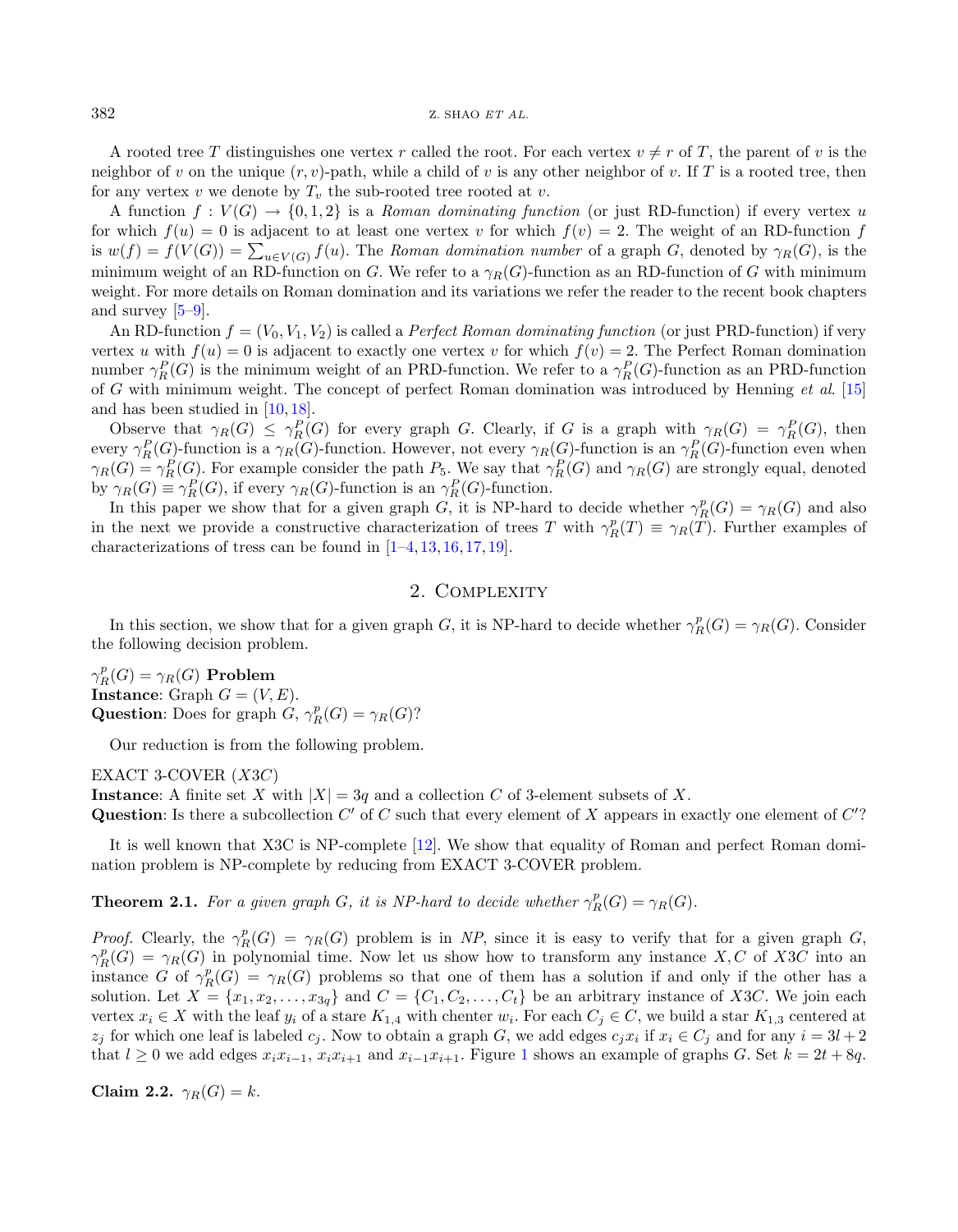<span id="page-2-0"></span>

FIGURE 1. The graph  $G$  in the proof of Theorem [2.1.](#page-1-0)

*Proof.* Let B be set of all  $x_i$  such that  $i = 3l + 2$  for  $l \geq 0$  and  $D = B \cup \bigcup_{i=1}^{i=3q} \{w_i\} \cup \bigcup_{j=1}^{i=t} \{z_j\}$ . Then, clearly function  $g = (V - D, \emptyset, D)$  is a RD-function and so  $\gamma_R(G) \leq w(g) = 8q + 2t = k$ . Now assume that  $f = (V_0, V_1, V_2)$  is a  $\gamma_R(G)$ -the function. Then, we can see that  $\bigcup_{i=1}^{i=3q} \{w_i\} \cup \bigcup_{j=1}^{i=t} \{z_j\} \subseteq V_2$  and for every  $j \in \{1, 2, \ldots, t\}, f(c_j) = 0 \text{ or } f(c_j) = 2.$  Let  $R = \{j : c_j \in V_2\}$  and  $|R| = r$ . Also let  $M = \{i : x_i \in V_2\},\$  $N = \{ i : x_i \in V_1 \}, |M| = m$  and  $|N| = n$ . Then  $\gamma_R(G) = w(f) = 2t + 6q + 2r + 2m + n$ . We first assume that  $r + m < q$ . Since each  $c_j \in R$  and  $x_i \in M$  has exactly three neighbors in  $\{x_1, x_2, \ldots, x_{3q}\}$ , we deduce that  $|N| \geq 3q - 3r - 3m$ . Hence

$$
\gamma_R(G) = w(f) \ge 2t + 6q + 2r + 2m + n
$$
  
\n
$$
\ge 2t + 6q + 2r + 2m + 3q - 3r - 3m
$$
  
\n
$$
= 2t + 8q + (q - r - m)
$$
  
\n
$$
> 2t + 8q
$$
  
\n
$$
\ge \gamma_R(G),
$$

a contradiction. Thus we may assume that  $r + m \geq q$ . Then

$$
\gamma_R(G) = w(f)
$$
  
= 2t + 6q + 2r + 2m + n  
= 2t + 8q + n  

$$
\geq 2t + 8q.
$$

Consequently,  $\gamma_R(G) = 2t + 8q$ .

Now assme that h is a  $\gamma_R^p(G)$ -function with weight k. Clearly, each star needs a weight of at least 2, and so we may assume that  $h(z_i) = h(w_i) = 2$  and all its leaves are assigned 0. Since  $y_i w_i \in E(G)$ , it follows that each vertex  $w_i$  may be assigned the value 0. If there exist i such that  $h(x_i) \neq 0$ , then  $h(x_i) = 1$ , since h is a  $\gamma_R^p(G)$ function. Let  $S = \{i : x_i \in V_1\}$  and  $|S| = s$ . Then for each  $i \notin S$ , there exist a vertex  $c_j$  for some  $j = 1, 2, ..., t$ such that  $x_i \in C_j$  and  $c_j \in V_2$ . Let p be the number of  $c_j$ 's belonging to  $V_2$ . Then  $s + 6q + 2p + 2t \leq 2t + 8q$ and so  $s + 2p \le 2q$ . On the other hand, since each  $c_j$  has exactly three neighbors in  $\{x_1, x_2, \ldots, x_{3q}\}$ , we have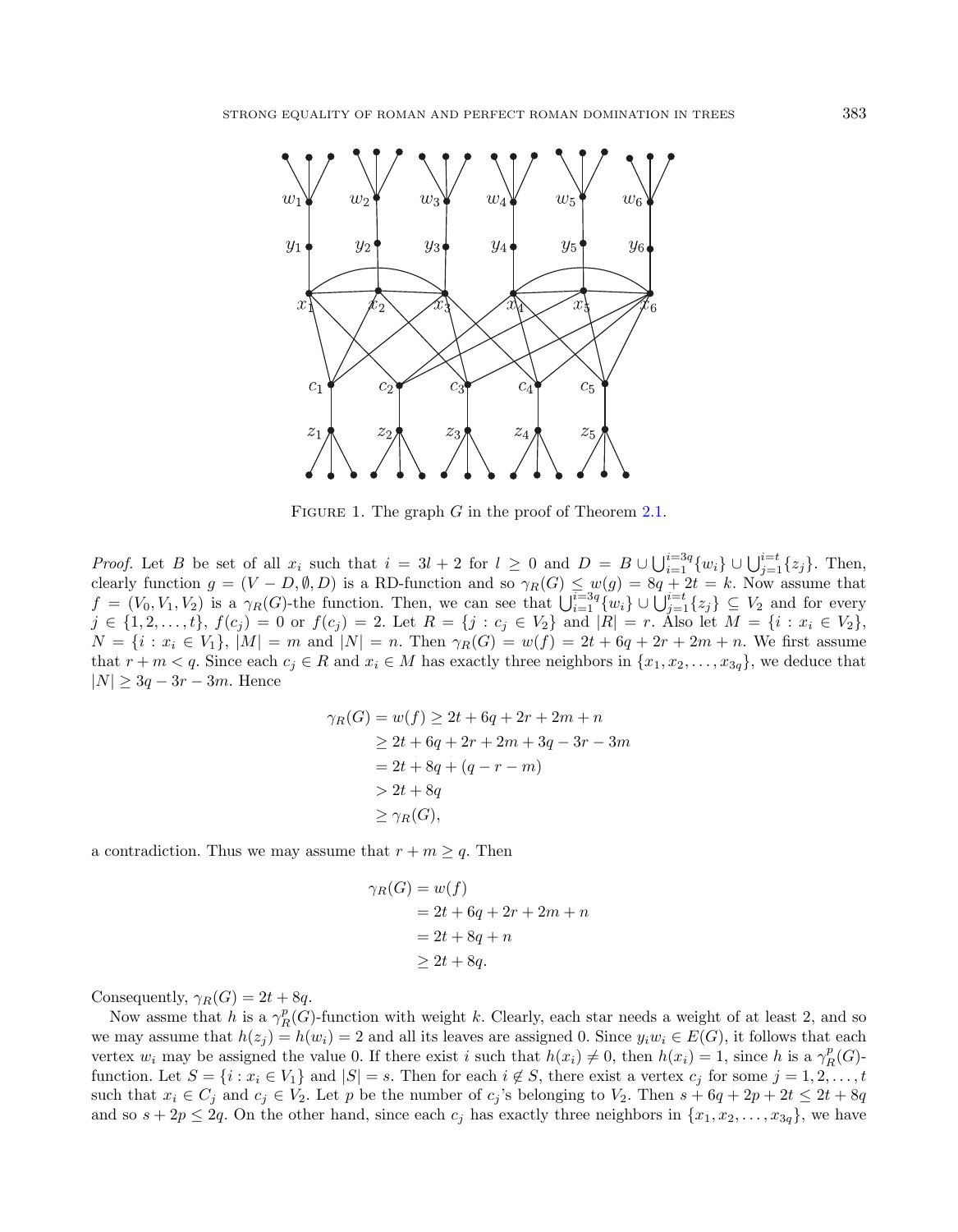$3p \geq 3q - s$ . Combining these two inequalities, we arrive at  $p = q$  and  $r = 0$ . Consequently,  $C' = \{C_j : c_j \in S\}$ is an exact cover for C.

Conversely, suppose that the instance  $X, C$  of  $X3C$  has a solution  $C'$ . We construct a perfect Roman dominating function f on G of weight k. For every  $C_j$ , assign the value 2 to  $c_j$  if  $C_j \in C'$ , 0 if  $C_j \notin C'$ , assign 2 to every  $z_j$  and every  $w_i$  and 0 to the remaining vertices of G. Thereby since C' exists, its cardinality is precisely q, the number of  $c_j$ 's with weight 2 is q, having disjoint neighborhoods in  $\{x_1, x_2, \ldots, x_{3q}\}$ . Hence, it is straightforward to see that  $f$  is a perfect Roman dominating function with weight  $k$ . Hence we obtain that  $\gamma_R^p(G) = \gamma_R(G)$  if and only if there a subcollection C' of C such that every element of X appears in exactly one element of  $C'$ .

## 3. Constructive characterization of strong equality

We make use of the following.

## <span id="page-3-0"></span>**Proposition 3.1** ([\[11\]](#page-13-9)). Let  $f = (V_0, V_1, V_2)$  be a  $\gamma_R(G)$ -function. Then

- (1) The subgraph induced by  $V_1$  has maximum degree one.
- (2) No edge of G joins  $V_1$  to  $V_2$ .

We begin with the following lemmas.

**Lemma 3.2.** Let G be a connected graph of order  $n \geq 3$ . If  $\gamma_R^p(T) \equiv \gamma_R(T)$ , then for every  $\gamma_R(G)$ -function  $f = (V_0, V_1, V_2), V_1$  is independent.

*Proof.* Suppose, to the contrary,  $V_1$  is not independent. By Proposition [3.1,](#page-3-0)  $G[V_1]$  has an edge wv. Since  $n \geq 3$ , we may assume, without loss of generality, that deg( $u$ ) > 1. Let  $w$  be the neighbor of  $u$  different from  $v$ . Then  $f(w) = 0$ , and so there is a vertex  $r \in V_2$  such that  $r \in N(w)$ . Then reassigning to u the weight 2, to v the weight 0 and leaving all other weights unchanged produces a new  $\gamma_R(T)$ -function that is not a PRD-function, contradicting the fact that  $\gamma_R^p(T) \equiv \gamma_R(T)$ .

Now we present a constructive characterization of trees T with  $\gamma_R^p(T) \equiv \gamma_R(T)$ . For this purpose, we define a family of trees as follows. Let F be the collection of trees T that can be obtained from a sequence  $T_1, T_2, \ldots, T_k =$  $T(k \geq 1)$  of trees, where  $T_1 \in \{P_2, P_3\}$  and  $T = T_k$ . Further, if  $k \geq 1$ , then for each  $i \in [k]$ , the tree  $T_i$  can be obtained from the tree  $T' = T_{i-1}$  by one of the following eleven operations  $\varphi_1, \varphi_2, \ldots, \varphi_{11}$  defined below and illustrated in Figure [2.](#page-4-0)

- **Operation**  $\varphi_1$ : add a new vertex u to T' and join it to a strong support vertex v of T'.
- **Operation**  $\varphi_2$ : add a star  $K_{1,3}$  and join a leaf v of star to a vertex u of T' that cannot be assigned the value 2 under any  $\gamma_R$ -function of T'.
- **Operation**  $\varphi_3$ : add a double star  $S(2, 1)$ , and join the support vertex v of the double star with degree two to a vertex u of T' that cannot be assigned the value 2 under any  $\gamma_R$ -function of T'.
- **Operation**  $\varphi_4$ : add a star  $K_{1,2}$  with central vertex v, and join the vertex v to vertex u of T' that is assigned the value 2 by every  $\gamma_R$ -function of T' and is adjacent to a strong support vertex of degree 3 in T'.
- **Operation**  $\varphi_5$ : add a star  $K_{1,2}$  with central vertex v, and join the vertex v to vertex u of T' that is assigned the value 2 by every  $\gamma_R$ -function of T' and is adjacent to a weak support vertex of degree 2 in T'.
- **Operation**  $\varphi_6$ : add a star  $K_{1,2}$  centred at v, and join the vertex v to stong support vertex u of T' with degree three, that is assigned the value 2 by every  $\gamma_R$ -function of T'.
- **Operation**  $\varphi_7$ : add a path  $P_2$ :  $vw$  and join the vertex  $v$  of the path to a strong support vertex  $u$  of  $T'$ .
- Operation  $\varphi_8$ : add a new vertex v to T' and join it to leaf neighbors u of a strong support vertex w of T' with exactly two neighbors leaves in  $T'$ .
- **Operation**  $\varphi_9$ : add a new vertex v to T' and join v to a leaf u of T' such that the vertex w that  $\{w\} = N(u)$ has at least two neighbors which are weak support vertices with degree two.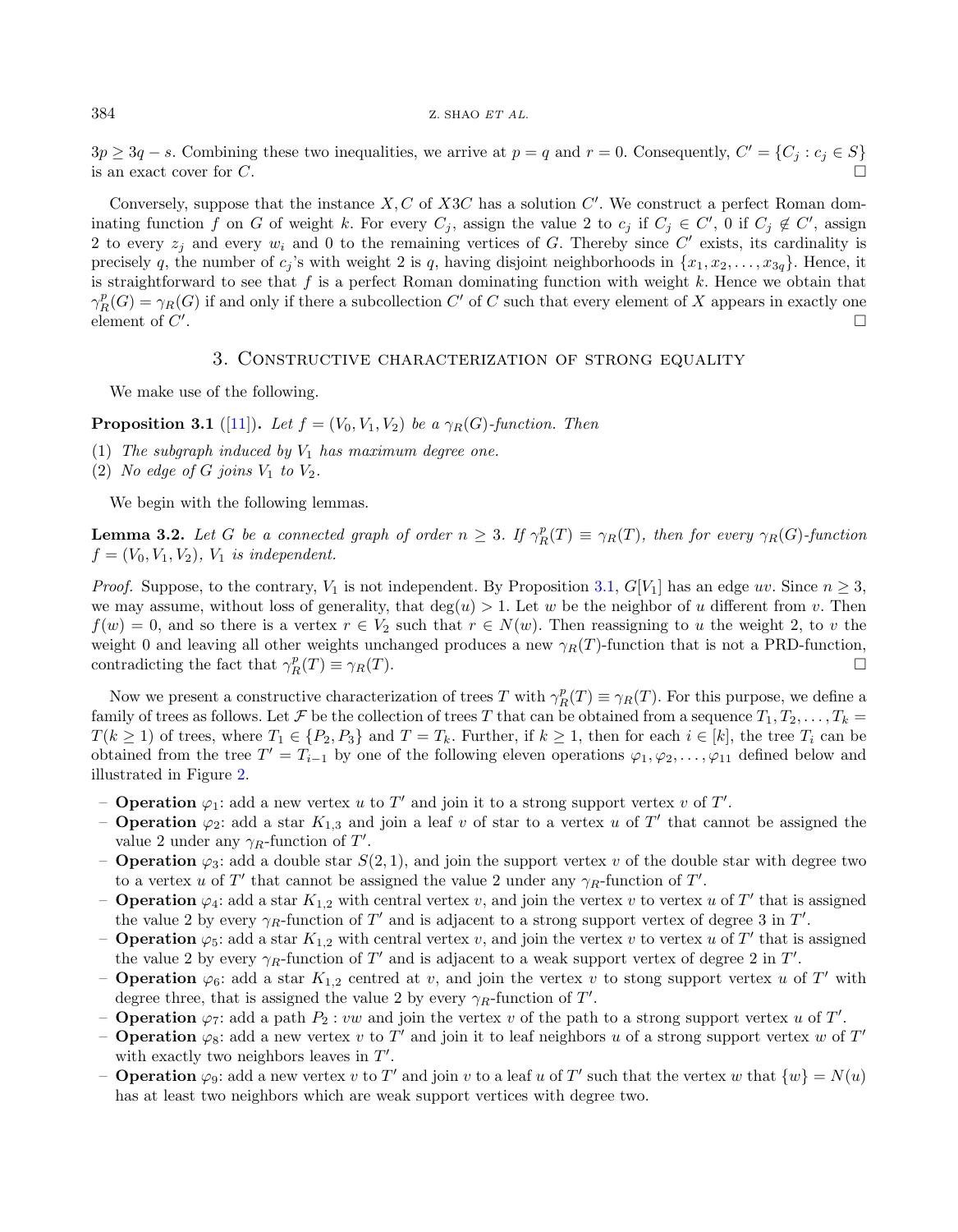

<span id="page-4-0"></span>FIGURE 2. The operations  $\varphi_1, \varphi_2, \ldots, \varphi_{11}$ .

- **Operation**  $\varphi_{10}$ : add a new vertex v to T' and join v to a leaf u of T' such that the vertex w that  $\{w\} = N(u)$ has exactly one neighbor weak support vertex with degree two and is assigned the value 2 by every  $\gamma_R$ -function of  $T'$ .
- **Operation**  $\varphi_{11}$ : add a path  $P_3$ : vxy and join leaf v of the path to vertex u of T' that cannot be assigned the value 2 under any  $\gamma_R$ -function of T'.

We show next that for every tree T in the family  $\mathcal{F}, \gamma_R^p(T)$  strongly equals  $\gamma_R(T)$ .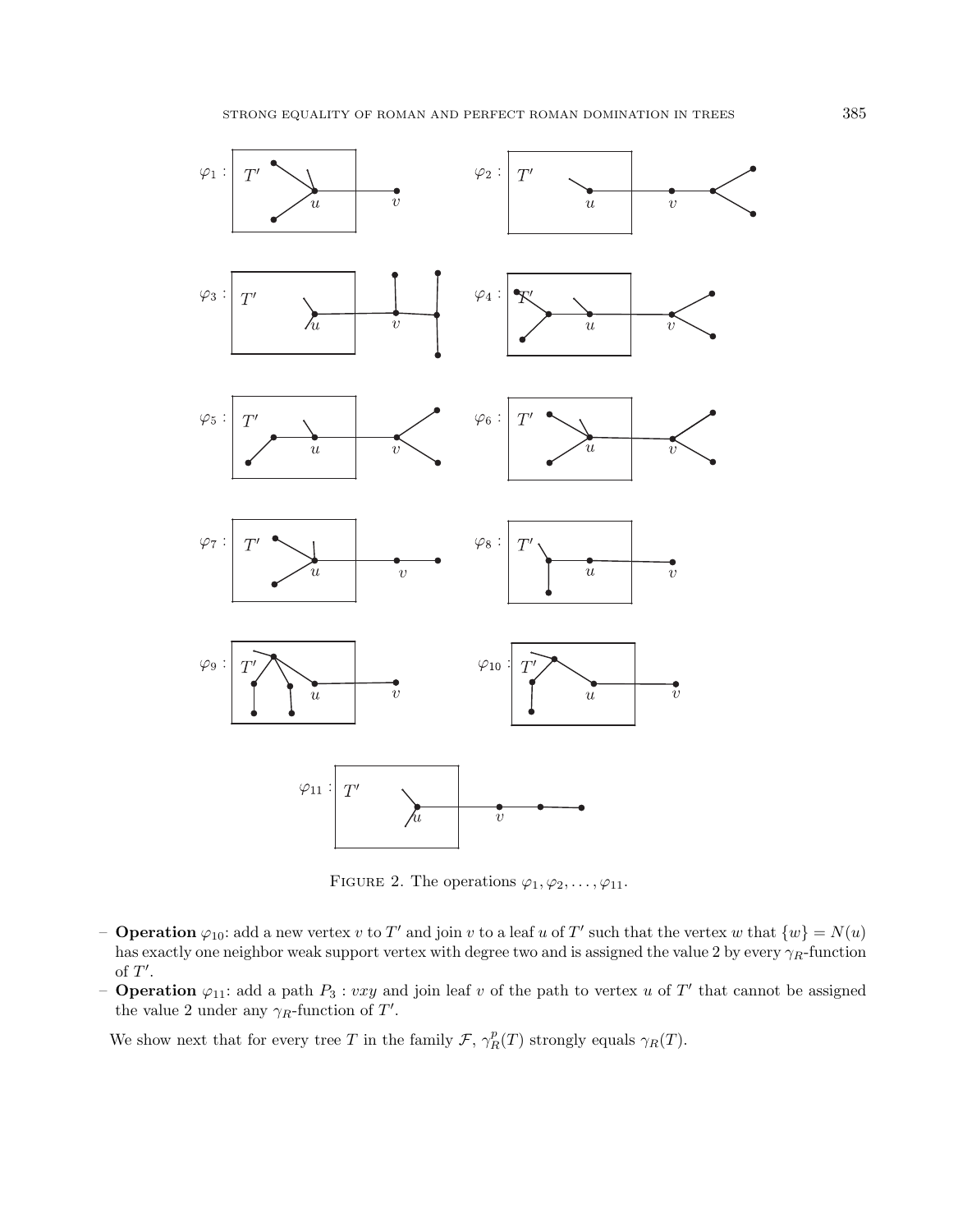<span id="page-5-3"></span>**Lemma 3.3.** If T is a tree in the family F, then  $\gamma_R^p(T) \equiv \gamma_R(T)$ .

<span id="page-5-0"></span>*Proof.* We proceed by induction on the order  $n \geq 2$  of a tree  $T \in \mathcal{T}$ . If  $n \in \{2,3\}$ , then  $T \in \{P_2, P_3\}$  and clearly  $\gamma_R^p(T) \equiv \gamma_R(T)$ . Suppose that  $n \geq 4$  and that for every tree in  $\mathcal F$  of order  $n'$ , where  $4 \leq n' < n$ ,  $\gamma_R^p(T) \equiv \gamma_R(T)$ . Let  $T \in \mathcal{F}$  have order n. Thus, T can be obtained from a sequence of trees  $T_1, \ldots, T_k$ , where  $k \geq 1, T_1 \in \{P_2, P_3\}, T = T_k$ , and for each  $i \leq k-1$ , the tree  $T_{i+1}$  can be obtained from the tree  $T_i$  by one of the eleven operations  $\varphi_1, \varphi_2, \ldots, \varphi_{11}$ . Let  $T' = T_{k-1}$ , and so  $T' \in \mathcal{T}$  has order less than n. Applying the inductive hypothesis to  $T'$ ,  $\gamma_R^p(T') \equiv \gamma_R(T')$ . Let u be the attacher of  $T'$  and v the link vertex of  $T$  used to construct the tree  $T$  from the tree  $T'$ .

Let f be such a  $\gamma_R$ -function of T chosen so that the sum of the values assigned to all leaves under f is minimum. Let f' be the restriction of the function f to the tree T'. Thus,  $f'(w) = f(w)$  for every vertex  $z \in V(T')$ . We consider eleven cases, depending on which operation is used to construct the tree T from T'.

## **Case 1.** *T* is obtained from  $T'$  by Operation  $\varphi_1$ .

Let g' be a  $\gamma_R^P(T')$ -function. Since u is a strong support vertex of T' and  $\gamma_R(T') \equiv \gamma_R^P(T')$ , we can assume that  $g'(u) = 2$ . Then g' can be extended to a PRD-function g on T by assigning the weight 0 to v. The resulting PRD-function g has weight  $w(g) = w(g') = \gamma_R^P(T')$  and so by the statement above and inductive hypothesis, we obtain

<span id="page-5-1"></span>
$$
\gamma_R(T) \le \gamma_R^P(T) \le w(g) = w(g') = \gamma_R^P(T') = \gamma_R(T'). \tag{3.1}
$$

Conversely, the vertex u is a strong support vertex of T with  $\ell_u \geq 3$  and so  $f(u) = 2$  and  $f(v) = 0$ . Then, f' is a RD-function on T' of weight  $\gamma_R(T)$ , from which we deduce that  $\gamma_R(T') \leq \gamma_R(T)$ . Consequently, we must have equalities throughout the inequality chain [\(3.1\)](#page-5-0). In particular,  $\gamma_R(T) = \gamma_R^P(T)$ .

Now we show that  $\gamma_R(T) \equiv \gamma_R^P(T)$ . Suppose, to the contrary,  $\gamma_R(T) \not\equiv \gamma_R^P(T)$ . Then there is a  $\gamma_R(T)$ function g such that g is not a PRD-function. Since u is a strong support vertex,  $g(u) = 2$  and  $g(v) = 0$ . Thus, g restricted to  $V(T')$  is a  $\gamma_R$ -function on T' that it is not a PRD-function, contradicting the fact that  $\gamma_R^p(T') \equiv \gamma_R(T')$ . Hence  $\gamma_R(T) \equiv \gamma_R^P(T)$ .

**Case 2.** *T* is obtained from  $T'$  by Operation  $\varphi_2$ .

Let  $v_1$  be the central vertex of the added star  $K_{1,3}$  when constructing T from T'. Let g' be a  $\gamma_R^P(T')$ -function. By assumption, g' is a  $\gamma_R^P(T')$ -function and  $g'(u) \neq 2$ . Then g' can be extended to a PRD-function g on T by assigning to  $v_1$  the value 2 and to its neighbors the weight 0, implying that  $\gamma_R^P(T) \leq w(g) = w(g') + 2 =$  $\gamma_R^P(T') + 2$ . Hence by the statement above and inductive hypothesis, we obtain

<span id="page-5-2"></span>
$$
\gamma_R(T) \le \gamma_R^P(T) \le w(g) = w(g') + 2 = \gamma_R^P(T') + 2 = \gamma_R(T') + 2. \tag{3.2}
$$

Conversely, the vertex  $v_1$  is a strong support vertex of T and so we can assume that  $f(v_1) = 2$  and  $f(v) = 0$ . Thus,  $f(v) = 0$  implies f' is a RD-function on T', from which we deduce that  $\gamma_R(T') \leq \gamma_R(T) - 2$ . Consequently, we must have equalities throughout the inequality chain [\(3.2\)](#page-5-1). In particular,  $\gamma_R(T) = \gamma_R^P(T)$ . Now we show that  $\gamma_R(T) \equiv \gamma_R^P(T)$ . Suppose, to the contrary,  $\gamma_R(T) \not\equiv \gamma_R^P(T)$ . Then there is a  $\gamma_R(T)$ -function g such that g is not a PRD-function. Since  $v_1$  is a strong support vertex, we can assume that  $g(v_1) = 2$  and  $g(v) = 0$ . Thus, g restricted to  $V(T')$  is a  $\gamma_R$ -function on T' that it is not a PRD-function, contradicting the fact that  $\gamma_R^p(T') \equiv \gamma_R(T')$ . Hence  $\gamma_R(T) \equiv \gamma_R^P(T)$ .

**Case 3.** *T* is obtained from  $T'$  by Operation  $\varphi_3$ .

Let v and w be the two central vertices of the added double star  $S(2, 1)$ , where the link vertex v is adjacent to leaf x. Let  $g'$  be a  $\gamma_R^P(T')$ -function. By assumption,  $g'(u) \neq 2$ . Then  $g'$  can be extended to a PRD-function g on T by assigning to  $x$  the value 1, to  $w$  the value 2 and to its neighbors the weight 0, implying that  $\gamma_R^P(T) \leq w(g) = w(g') + 3 = \gamma_R^P(T') + 3$ . Hence by the inductive hypothesis, we obtain

$$
\gamma_R(T) \le \gamma_R^P(T) \le w(g) = w(g') + 3 = \gamma_R^P(T') + 3 = \gamma_R(T') + 3. \tag{3.3}
$$

On the other hand, since the vertex w is a strong support vertex of T, we can assume that  $f(w) = 2$ . Without loss of generality, we assume that  $f(v) = 0$  and  $f(x) = 1$ . Thus, f' is a RD-function on T', from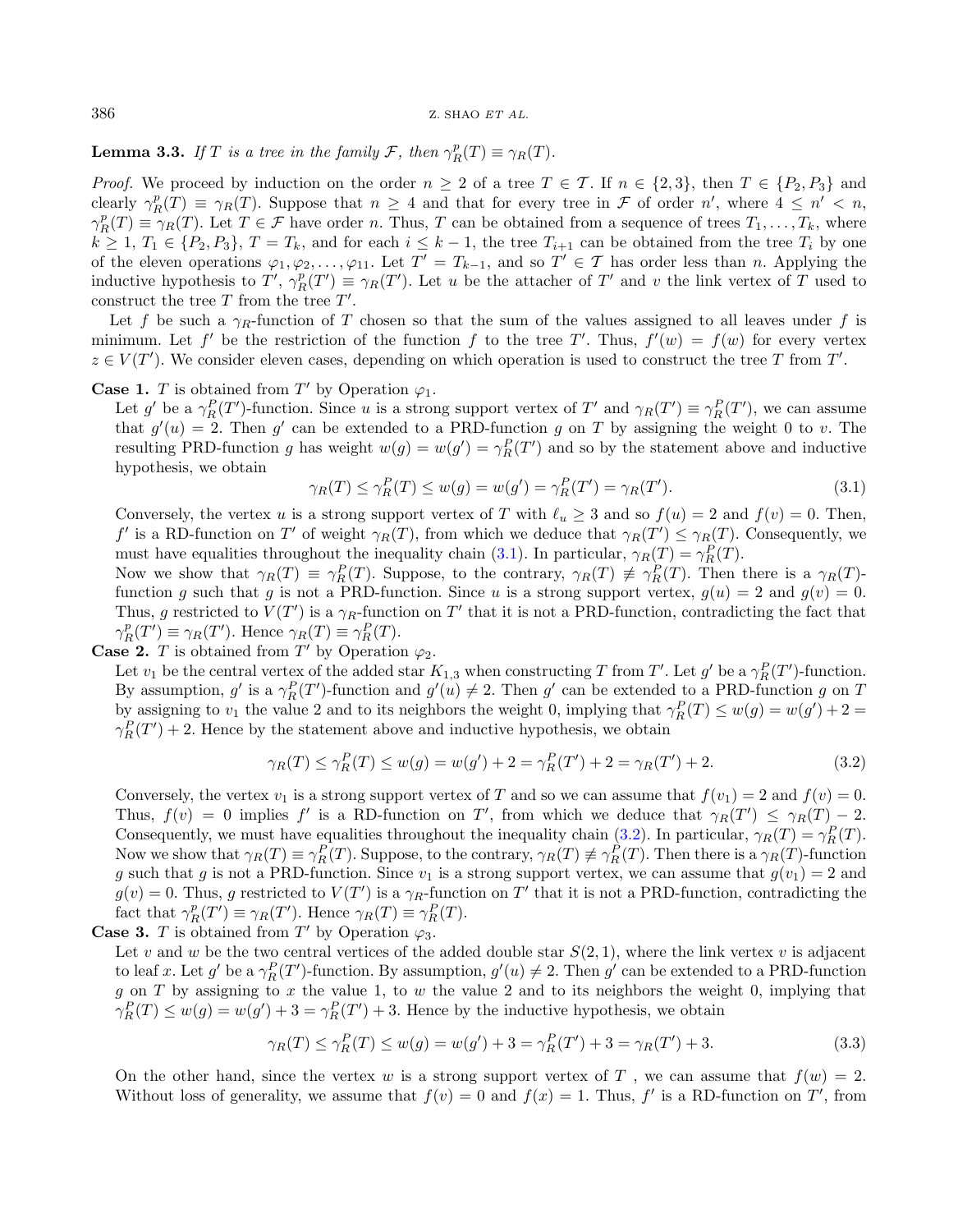which we deduce that  $\gamma_R(T') \leq \gamma_R(T) - 3$ . Consequently, we must have equalities throughout the inequality chain [\(3.3\)](#page-5-2). In particular,  $\gamma_R(T) = \gamma_R^P(T)$ .

<span id="page-6-0"></span>Next we show that  $\gamma_R(T) \equiv \gamma_R^P(T)$ . Suppose, to the contrary,  $\gamma_R(T) \not\equiv \gamma_R^P(T)$ . Then there is a  $\gamma_R(T)$ -function g such that g is not a PRD-function. Since w is a strong support vertex, we can assume that  $g(w) = 2$ . Clearly  $g(v) = 2$  or  $g(v) = 0$ . We first assume that  $g(v) = 2$ , then without loss of generality we can assume that  $g(u) = 0$  and for  $y \in N(u) - \{v\}, f(y) \neq 2$ , for otherwise we can reassign to v the weight 0 and to x the weight 1 to produce a RD-function of smaller weight than  $w(g) = \gamma_R(T)$ , a contradiction. Then the function  $h: V(T') \longrightarrow \{0, 1, 2\}$  with  $h(u) = 1$  and for  $z \neq u$ ,  $h(z) = g(z)$  is a  $\gamma_R(T')$ -function that it is not a PRD-function, contradicting  $\gamma_R^p(T') \equiv \gamma_R(T')$ . Now assume that  $g(v) = 0$ , then  $g|_{T'}$  is a  $\gamma_R^p(T')$ -function and so by our earlier assumptions  $g|_{T'}(u) \neq 2$ . Then  $g|_{T'}$  is not a PRD-function, contradicting the fact that,  $\gamma_R^p(T') \equiv \gamma_R(T')$ . Hence in two cases,  $\gamma_R(T) \equiv \gamma_R^P(T)$ .

**Case 4.** *T* is obtained from  $T'$  by Operation  $\varphi_4$ .

Let w be the strong support vertex of degree 3 in T' adjacent to u. Let  $g'$  be a  $\gamma_R^P(T')$ -function. By assumption,  $g'(u) = 2$ . Then g' can be extended to a PRD-function g on T by assigning to v the value 2 and to its leaf neighbors the weight 0. Hence,  $\gamma_R^P(T) \leq w(g) = w(g') + 2 = \gamma_R^P(T') + 2$  and so by the inductive hypothesis, we obtain

$$
\gamma_R(T) \le \gamma_R^P(T) \le w(g) = w(g') + 2 = \gamma_R^P(T') + 2 = \gamma_R(T') + 2. \tag{3.4}
$$

<span id="page-6-1"></span>On the other hand, v and w are two strong support vertices of T and so we can assume that  $f(v) = f(w) = 2$ . Thus, f' is a RD-function on T', from which we deduce that  $\gamma_R(T') \leq \gamma_R(T) - 2$ . Consequently, we must have equalities throughout the inequality chain [\(3.4\)](#page-6-0). In particular,  $\gamma_R(T) = \gamma_R^P(T)$ .

Next we show that  $\gamma_R(T) \equiv \gamma_R^P(T)$ . Suppose, to the contrary,  $\gamma_R(T) \not\equiv \gamma_R^P(T)$ . Then there is a  $\gamma_R(T)$ function g such that g is not a PRD-function. Since  $w$  and  $v$  are two strong support vertex, we can assume that  $g(w) = g(v) = 2$ . Then  $g' = g|_{T'}$  is  $\gamma_R(T')$ -function and so by our earlier assumption  $g'(u) = 2$ . Therefore, g' is not a PRD-function, contradicting  $\gamma_R^p(T') \equiv \gamma_R(T')$ . Hence  $\gamma_R(T) \equiv \gamma_R^P(T)$ .

**Case 5.** *T* is obtained from  $T'$  by Operation  $\varphi_5$ .

Let w be the weak support vertex of degree 2 in T' adjacent to u. Let  $g'$  be a  $\gamma_R^P(T')$ -function. By assumption,  $g'(u) = 2$ . Then g' can be extended to a PRD-function g on T by assigning to v the value 2 and to its leaf neighbors the weight 0. Hence  $\gamma_R^P(T) \leq w(g) = w(g') + 2 = \gamma_R^P(T') + 2$  and so by the inductive hypothesis, we obtain

<span id="page-6-2"></span>
$$
\gamma_R(T) \le \gamma_R^P(T) \le w(g) = w(g') + 2 = \gamma_R^P(T') + 2 = \gamma_R(T') + 2. \tag{3.5}
$$

On the other hand, v is a strong support vertices of T and so we can assume that  $f(v) = 2$ . Clearly  $f(u) \neq 0$  or we can assume that  $f(w) = 2$ . In two cases,  $f'$  is a RD-function on T', from which we deduce that  $\gamma_R(T') \leq \gamma_R(T) - 2$ . Consequently, we must have equalities throughout the inequality chain [\(3.5\)](#page-6-1). In particular,  $\gamma_R(T) = \gamma_R^P(T)$ .

Next we show that  $\gamma_R(T) \equiv \gamma_R^P(T)$ . Suppose, to the contrary,  $\gamma_R(T) \not\equiv \gamma_R^P(T)$ . Then there is a  $\gamma_R(T)$ -function g such that g is not a PRD-function. Since v is a strong support vertex, we can assume that  $q(v) = 2$ . Clearly,  $g(u) \neq 0$  or we can assume that  $g(w) = 2$ . In two cases  $g' = g|_{T'}$  is  $\gamma_R(T')$ -function and so by our earlier assumption  $g'(u) = 2$ . Therefore, g' is not a PRD-function, contradicting the fact that  $\gamma_R^p(T') \equiv \gamma_R(T')$ . Hence  $\gamma_R(T) \equiv \gamma_R^P(T)$ .

**Case 6.** *T* is obtained from  $T'$  by Operation  $\varphi_6$ .

Let g' be a  $\gamma_R^P(T')$ -function. By assumption,  $g'(u) = 2$ . Then g' can be extended to a PRD-function  $g \text{ on } T$  by assigning to v the value 2 and to its leaf neighbors the weight 0. Hence  $\gamma_R^P(T) \leq w(g) = w(g') + 2 = \gamma_R^P(T') + 2$ and so by the inductive hypothesis, we obtain

$$
\gamma_R(T) \le \gamma_R^P(T) \le w(g) = w(g') + 2 = \gamma_R^P(T') + 2 = \gamma_R(T') + 2. \tag{3.6}
$$

On the other hand, since u and v are strong support vertices of T, we can assume that  $f(v) = f(u) = 2$ . Then f' is a RD-function on T', from which we deduce that  $\gamma_R(T') \leq \gamma_R(T) - 2$ . Consequently, we must have equalities throughout the inequality chain [\(3.6\)](#page-6-2). In particular,  $\gamma_R(T) = \gamma_R^P(T)$ .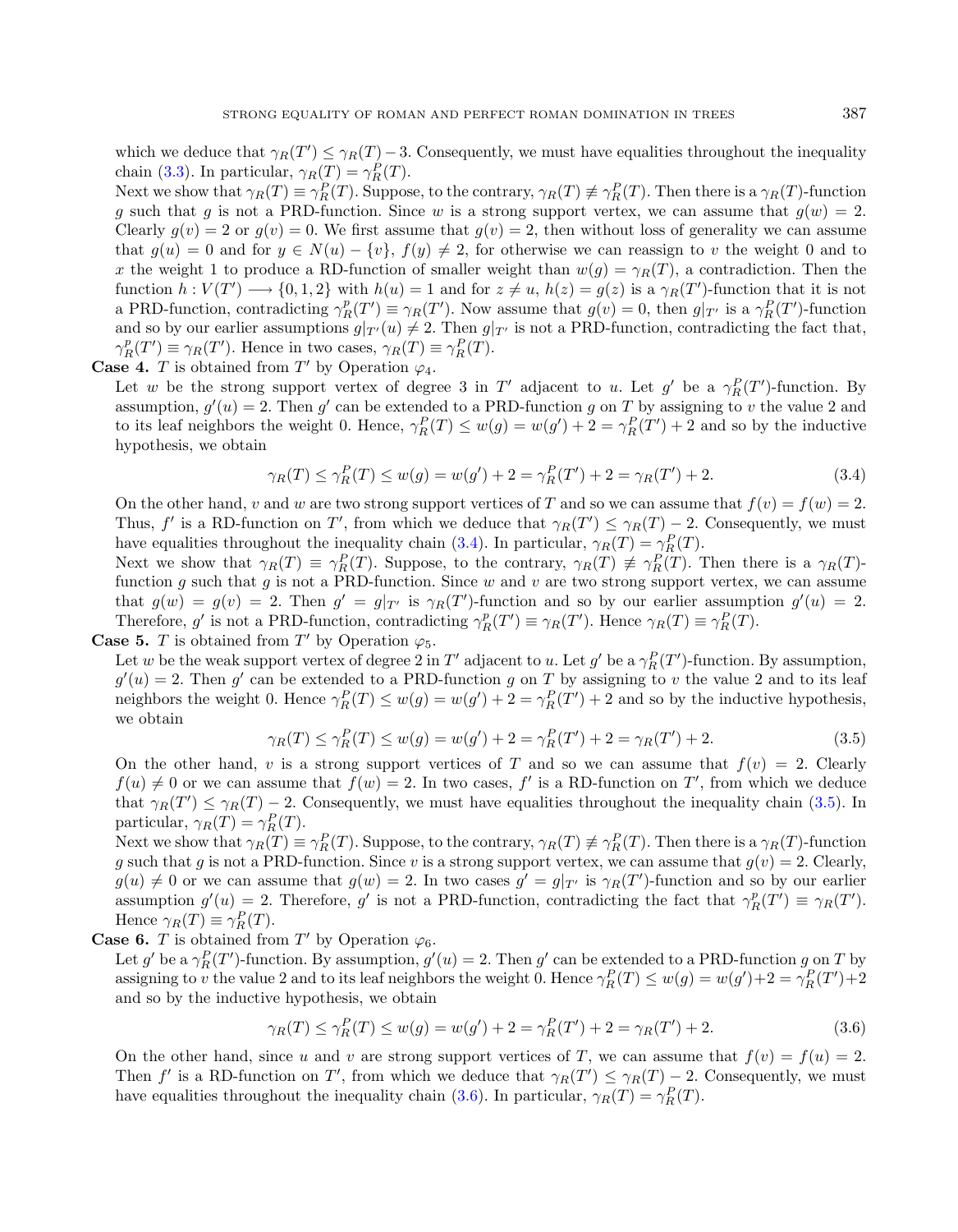Now we show that  $\gamma_R(T) \equiv \gamma_R^P(T)$ . Suppose, to the contrary,  $\gamma_R(T) \not\equiv \gamma_R^P(T)$ . Then there is a  $\gamma_R(T)$ -function g such that g is not a PRD-function. Since u and v are two strong support vertices of T, we can assume that  $g(v) = g(u) = 2$ . Hence  $g|_{T'}$  is  $\gamma_R(T')$ -function that is not a PRD-function, contradicting the fact that  $\gamma_R^p(T') \equiv \gamma_R(T')$ . Hence  $\gamma_R(T) \equiv \gamma_R^P(T)$ .

**Case 7.** *T* is obtained from  $T'$  by Operation  $\varphi_7$ .

Let w be leaf neighbors of v and g' be a  $\gamma_R^P(T')$ -function. Since,  $\gamma_R^p(T') \equiv \gamma_R(T')$ , we can assume that  $g'(u) = 2$ . Then g' can be extended to a PRD-function g on T by assigning to v the value 0 and to its leaf neighbor the weight 1. Hence  $\gamma_R^P(T) \leq w(g) = w(g') + 1 = \gamma_R^P(T') + 1$  and so by the inductive hypothesis, we obtain

$$
\gamma_R(T) \le \gamma_R^P(T) \le w(g) = w(g') + 1 = \gamma_R^P(T') + 1 = \gamma_R(T') + 1. \tag{3.7}
$$

On the other hand, we can assume that  $f(u) = 2$ ,  $f(v) = 0$  and  $f(w) = 1$ . Then f' is a RD-function on T', from which we deduce that  $\gamma_R(T') \leq \gamma_R(T) - 1$  and as above we have  $\gamma_R(T) = \gamma_R^P(T)$ .

Next we show that  $\gamma_R(T) \equiv \gamma_R^P(T)$ . Suppose, to the contrary,  $\gamma_R(T) \not\equiv \gamma_R^P(T)$ . Then there is a  $\gamma_R(T)$ -function g such that g is not a PRD-function. Since u is a strong support vertex of T, we can assume that  $g(u) = 2$ . Hence  $g|_{T'}$  is  $\gamma_R(T')$ -function that is not a PRD-function, contradicting the fact that  $\gamma_R^p(T') \equiv \gamma_R(T')$ . Hence  $\gamma_R(T) \equiv \gamma_R^P(T)$ .

**Case 8.** *T* is obtained from  $T'$  by Operation  $\varphi_8$ .

Let z be leaf neighbor of w other than u and g' be a  $\gamma_R^P(T')$ -function. Then g' can be extended to a PRDfunction g on T by assigning to v the value 1. Hence  $\gamma_R^P(T) \leq w(g) = w(g') + 1 = \gamma_R^P(T') + 1$  and so by the inductive hypothesis, we obtain

$$
\gamma_R(T) \le \gamma_R^P(T) \le w(g) = w(g') + 1 = \gamma_R^P(T') + 1 = \gamma_R(T') + 1. \tag{3.8}
$$

On the other hand, we can assume that  $f(w) = 2$ ,  $f(u) = 0$  and  $f(v) = 1$ . Then f' is a RD-function on T', from which we deduce that  $\gamma_R(T') \leq \gamma_R(T) - 1$  and as above we have  $\gamma_R(T) = \gamma_R^P(T)$ .

Now we show that  $\gamma_R(T) \equiv \gamma_R^P(T)$ . Suppose, to the contrary,  $\gamma_R(T) \not\equiv \gamma_R^P(T)$ . Then there is a  $\gamma_R(T)$ -function g such that g is not a PRD-function. Without loss of generality, we assume that  $g(w) = 2$ ,  $g(u) = 0$  and  $g(v) = 1$ . Hence  $g|_{T'}$  is  $\gamma_R(T')$ -function that is not a PRD-function, contradicting the fact that  $\gamma_R^p(T') \equiv$  $\gamma_R(T')$ . Hence  $\gamma_R(T) \equiv \gamma_R^P(T)$ .

**Case 9.** *T* is obtained from  $T'$  by Operation  $\varphi_9$ .

Let r and z are two weak support neighbors with degree two of w and  $N(r) = \{x, w\}$  and  $N(z) = \{y, w\}.$ Now assume that g' is a  $\gamma_R^P(T')$ -function. Since,  $\gamma_R^P(T') \equiv \gamma_R(T')$ , we can assume that  $g'(w) = 2$ ,  $g'(u) =$  $g'(r) = g'(z) = 0$  and  $g'(x) = g'(y) = 1$ . Then g' can be extended to a PRD-function g on T by assigning to v the value 1, implying that  $\gamma_R^P(T) \leq w(g) = w(g') + 1 = \gamma_R^P(T') + 1$ . Hence by the inductive hypothesis, we obtain

<span id="page-7-0"></span>
$$
\gamma_R(T) \le \gamma_R^P(T) \le w(g) = w(g') + 1 = \gamma_R^P(T') + 1 = \gamma_R(T') + 1. \tag{3.9}
$$

On the other hand, we can assume that  $f(w) = 2$ ,  $f(u) = 0$  and  $f(v) = 1$ . Then f' is a RD-function on T', from which we deduce that  $\gamma_R(T') \leq \gamma_R(T) - 1$  and as above we have  $\gamma_R(T) = \gamma_R^P(T)$ .

Suppose, to the contrary,  $\gamma_R(T) \neq \gamma_R^P(T)$ . Then there is a  $\gamma_R(T)$ -function g such that g is not a PRD-function. Without loss of generality, we assume that  $g(w) = 2$ ,  $g(u) = 0$  and  $g(v) = 1$ . Hence  $g|_{T'}$  is  $\gamma_R(T')$ -function that is not a PRD-function, contradicting the fact that  $\gamma_R^p(T') \equiv \gamma_R(T')$ . Hence  $\gamma_R(T) \equiv \gamma_R^P(T)$ .

## **Case 10.** *T* is obtained from  $T'$  by Operation  $\varphi_{10}$ .

Let r be neighbor weak support vertex with degree two of w and  $N(r) = \{x, w\}$ . Now assume that g' is a  $\gamma_R^P(T')$ -function. Since,  $\gamma_R^P(T') \equiv \gamma_R(T')$ , we can assume that  $g'(w) = 2$ ,  $g'(u) = g'(r) = 0$  and  $g'(x) = 1$ . Then g' can be extended to a PRD-function g on T by assigning to v the value 1, implying that  $\gamma_R^P(T) \leq w(g) = w(g') + 1 = \gamma_R^P(T') + 1$ . Hence by the inductive hypothesis, we obtain

$$
\gamma_R(T) \le \gamma_R^P(T) \le w(g) = w(g') + 1 = \gamma_R^P(T') + 1 = \gamma_R(T') + 1. \tag{3.10}
$$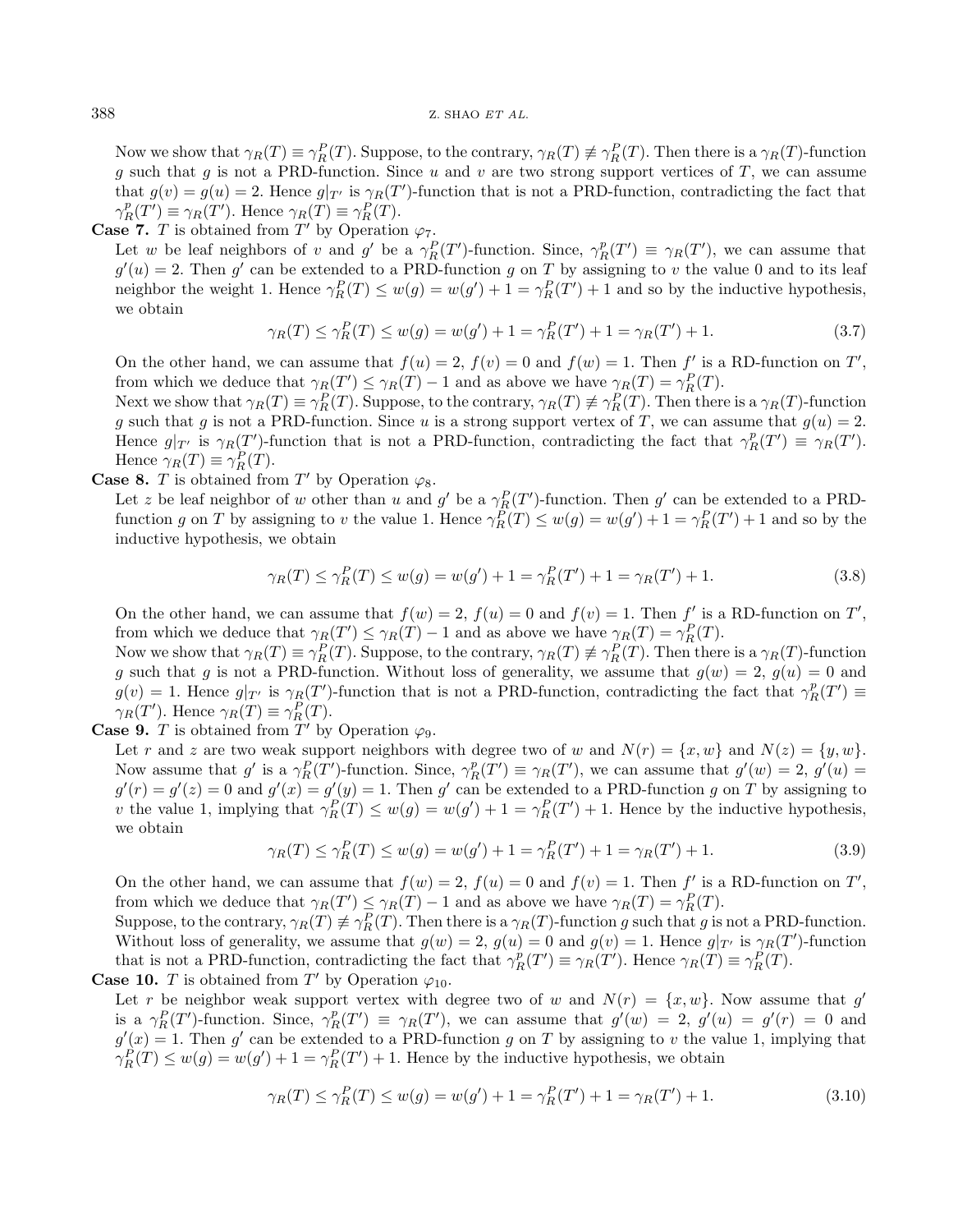<span id="page-8-0"></span>On the other hand, we can assume that  $f(w) = 2$ ,  $f(u) = 0$  and  $f(v) = 1$ . Then f' is a RD-function on T', from which we deduce that  $\gamma_R(T') \leq \gamma_R(T) - 1$ . Consequently, we must have equalities throughout the inequality chain [\(3.10\)](#page-7-0). In particular,  $\gamma_R(T) = \gamma_R^P(T)$ .

Suppose, to the contrary,  $\gamma_R(T) \neq \gamma_R^P(T)$ . Then there is a  $\gamma_R(T)$ -function g such that g is not a PRDfunction. Without loss of generality, we assume that  $g(w) = 2$ ,  $g(u) = 0$  and  $g(v) = 1$ . Hence  $g|_{T'}$  is  $\gamma_R(T')$ -function that is not a PRD-function, contradicting thr fact  $\gamma_R^p(T') \equiv \gamma_R(T')$ . Hence  $\gamma_R(T) \equiv \gamma_R^P(T)$ . **Case 11.** *T* is obtained from  $T'$  by Operation  $\varphi_{11}$ .

Let g' be a  $\gamma_R^P(T')$ -function. Then g' can be extended to a PRD-function g on T by assigning to v and y the value 0 and to x the value 2. Hence  $\gamma_R^P(T) \leq w(g) = w(g') + 2 = \gamma_R^P(T') + 2$ . Hence by the inductive hypothesis, we obtain

$$
\gamma_R(T) \le \gamma_R^P(T) \le w(g) = w(g') + 2 = \gamma_R^P(T') + 2 = \gamma_R(T') + 2. \tag{3.11}
$$

On the other hand, we can assume that  $f(x) = 2$  and  $f(v) = 0$ . Then f' is a RD-function on T', from which we deduce that  $\gamma_R(T') \leq \gamma_R(T) - 1$ . Consequently, we must have equalities throughout the inequality chain [\(3.11\)](#page-8-0). In particular,  $\gamma_R(T) = \gamma_R^P(T)$ .

Suppose, to the contrary,  $\gamma_R(T) \neq \gamma_R^P(T)$ . Then there is a  $\gamma_R(T)$ -function g such that g is not a PRD-function. Without loss of generality, we assume that  $g(x) = 2$  and  $g(v) = 0$ . Hence  $g|_{T'}$  is  $\gamma_R(T')$ -function and so  $g(u) \neq 2$ . Therefore  $g|_{T'}$  is not a PRD-function, contradicting the fact that  $\gamma_R^p(T') \equiv \gamma_R(T')$ . Hence  $\gamma_R(T) \equiv \gamma_R^P(T)$  and the proof is complete.  $\Box$ 

Now we are ready to establish our main result.

**Theorem 3.4.** Let T be a tree. Then  $\gamma_R(T) \equiv \gamma_R^P(T)$  if and only if T is  $K_1$  or  $T \in \mathcal{F}$ .

Proof. The sufficiency follows from Lemma [3.3.](#page-5-3) To prove the necessity, we proceed by induction on the order n of a tree T that satisfying  $\gamma_R(T) \equiv \gamma_R^P(T)$ . Clearly if  $n = 1$ , then  $T = K_1$ . Hence we assume that T has order  $n \ge 2$ . If  $n \le 3$ , then  $T \in \{P_2, P_3\}$  and clearly  $\gamma_R(T) \equiv \gamma_R^P(T)$  and  $T \in \mathcal{F}$ . Thus, we assume that  $n \ge 4$ . Assume that every tree T' of order  $2 \leq n' < n$  with  $\gamma_R(T') \equiv \gamma_R^P(T')$  is in F. Let T be a tree of order n with  $\gamma_R(T) \equiv \gamma_R^P(T)$  and let f be a  $\gamma_R(T)$ -function. If T is a star, then T can be obtained from  $P_3$  by repeated applications of operation  $\varphi_1$  noting that the central vertex of a star on at least three vertices is a strong support vertex of the star, implying that  $T \in \mathcal{F}$ . Hence, we may assume that  $\text{diam}(T) \geq 3$ . We proceed further with the following claims.

<span id="page-8-1"></span>Claim 3.5. If  $\text{diam}(T) = 3$ , then  $T \in \mathcal{F}$ .

*Proof of Claim [3.5.](#page-8-1)* Suppose that  $\text{diam}(T) = 3$ . Then T is a double star  $S(r, s)$  for some integers  $r \geq s \geq 1$ . Let u and v be the non-leaf vertices of T such that  $\deg(v) = s + 1$  and  $\deg(u) = r + 1$ . Suppose first that  $s = 1$  and let w be the leaf-neighbor of v. Thus, T can be obtained from a path  $P_3$  with central vertex v by first applying operation  $\varphi_7$  with u as the attacher, thereby producing a double star  $S(2, 1)$ , and then by repeated applications of operation  $\varphi_1$ , implying that  $T \in \mathcal{F}$ . Now assume that  $s \geq 2$ . Then, T can be obtained from a path  $P_3$  with central vertex u by first applying operation  $\varphi_6$  with u as the attacher, thereby producing a double star  $S(2, 1)$ , and then by repeated applications of operation  $\varphi_1$ , implying that  $T \in \mathcal{F}$ .

By Claim [3.5,](#page-8-1) we may assume that  $\text{diam}(T) \geq 4$ .

<span id="page-8-2"></span>**Claim 3.6.** If T contains a support vertex with at least three leaf neighbors, then  $T \in \mathcal{F}$ .

*Proof of Claim [3.6.](#page-8-2)* Suppose that T contains a support vertex u with at least three leaf neighbors. Let  $v$  be an arbitrary leaf neighbor of u, and let  $T' = T - v$ . Since u has at least two leaf neighbors in T', the vertex u is a strong support vertex in T'. Clearly  $f(u) = 2$  and  $f(v) = 0$ . Hence  $f|_{T'}$  is a PRD-function for tree T' and so

<span id="page-8-3"></span>
$$
\gamma_R(T') \le \gamma_R^P(T') \le \gamma_R^P(T) = \gamma_R(T) \tag{3.12}
$$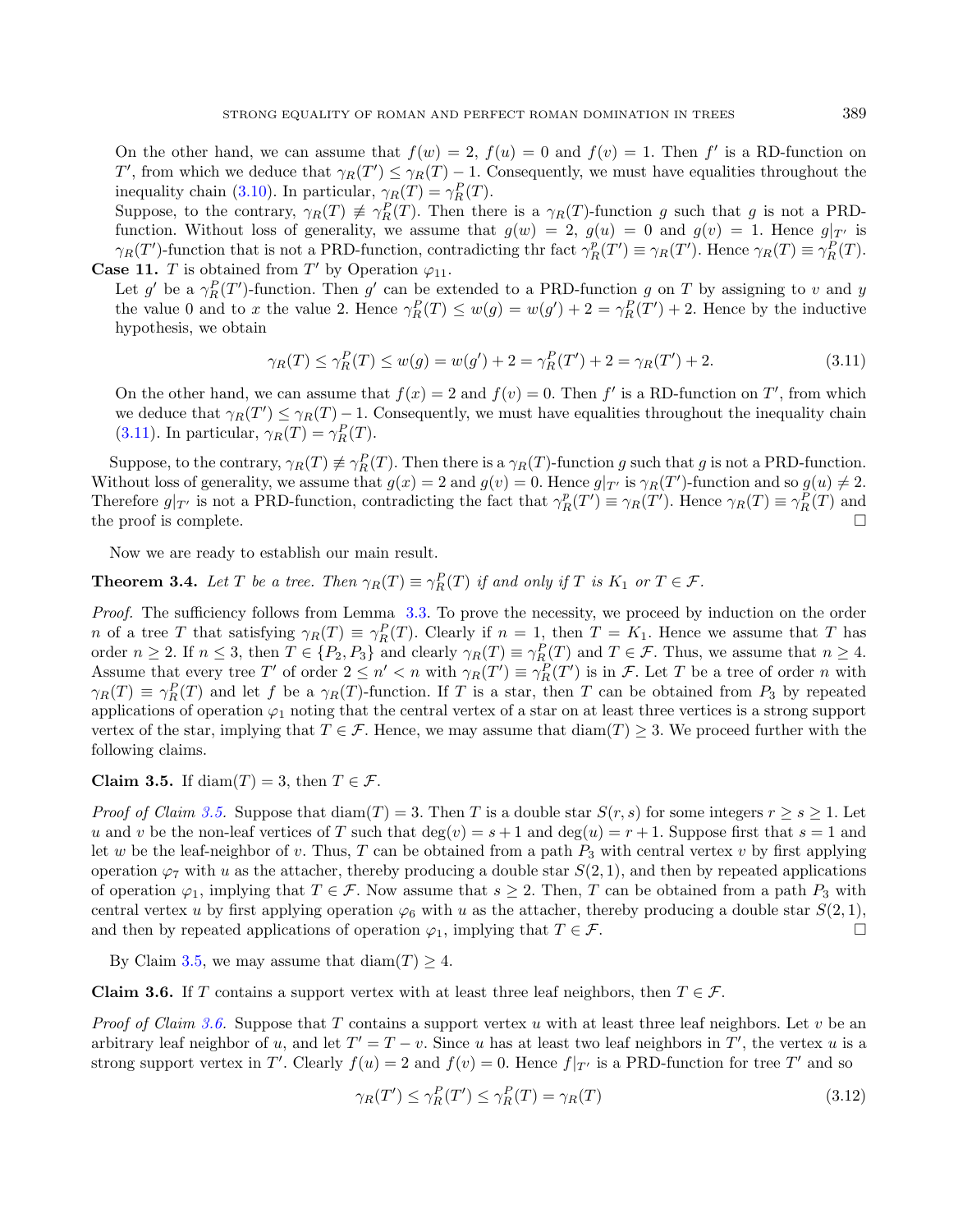Now assume that  $g'$  is a  $\gamma_R(T')$ -function, then we can assume that  $g'(u) = 2$ . Then  $g'$  can be extended to a RD-function on T by assigning the weight 0 to the vertex v, implying that  $\gamma_R(T) \leq \gamma_R(T')$ . Consequently,  $\gamma_R(T) \leq \gamma_R(T')$  and so we must have equalities throughout the inequality chain [\(3.12\)](#page-8-3). In particular,  $\gamma_R(T')$  $\gamma_R^P(T')$ . On the other hand, if  $\gamma_R(T') \neq \gamma_R^P(T')$ , then there exists  $\gamma_R(T')$ -function g' such that g' is not a PRD-function. Since u is a strong support vertex, we can assume that  $g'(u) = 2$ . Then  $g'$  can be extended to a  $\gamma_R(T)$ -function g by assigning 0 to v. Then g is not a PRD-function, contradiction to our assumption that  $\gamma_R(T) \equiv \gamma_R^P(T)$ . Therefore  $\gamma_R(T') \equiv \gamma_R^P(T')$  and by induction on T', we have  $T' \in \mathcal{F}$ . Since the vertex u is a strong support vertex in T', the tree T can be rebuilt from the tree T' by applying Operation  $\varphi_1$  with u as the attacher. Thus,  $T \in \mathcal{F}$ .

By Claim [3.6,](#page-8-2) we may assume that every support vertex in  $T$  has at most two leaf neighbors. We now root the tree T at a vertex r at the end of a longest path in T. Let  $v$  be a vertex at maximum distance from r, and so  $d_T(v, r) = \text{diam}(T)$ . Necessarily, r and v are leaves. Let u be the parent of v, let w be the parent of u, let x be the parent of w, and let y be the parent of x. Possibly,  $y = r$ . Since v is a vertex at maximum distance from the root r, every child of u is a leaf. Thus by our earlier observations,  $d_T(u) \leq 3$ . Among all  $\gamma_R(T)$ -functions, let f be chosen so that the sum of the values assigned to all leaves under f is minimum. Since  $\gamma_R(T) \equiv \gamma_R^P(T)$ , it follow that f is a  $\gamma_R^P(T)$ -functions. Throughout the remaining part of the proof, if T' is a subtree of T, then we let f' be the restriction of the function f to the tree T'. Thus,  $f'(z) = f(z)$  for every vertex  $z \in V(T')$ .

<span id="page-9-0"></span>Claim 3.7. If  $deg(u) = 3$ , then  $T \in \mathcal{F}$ .

*Proof of Claim [3.7.](#page-9-0)* Then clearly we can see that  $f(u) = 2$  and so by Proposition [3.1,](#page-3-0)  $f(w) = 2$  or  $f(w) = 0$ . We consider two cases.

Case 3.1.  $f(w) = 2$ .

It follows that  $deg(w) \geq 3$ . Then every child of w is a leaf or a support vertex. We first assume that w is not a weak support vertex. Let  $T' = T - T_u$ . Since  $\gamma_R(T) \equiv \gamma_R^P(T)$ , we deduce that f is a  $\gamma_R^P(T)$ -function. Then  $f|_{T'}$  is a PRD-function for tree T' and so

<span id="page-9-1"></span>
$$
\gamma_R(T') \le \gamma_R^P(T') \le \gamma_R^P(T) - 2 = \gamma_R(T) - 2. \tag{3.13}
$$

Now assume that  $g'$  is a  $\gamma_R(T')$ -function. Then  $g'$  can be extended to a RD-function on T by assigning the weight 2 to *u* and 0 to the remaining vertices in  $V(T_u)$ , implying that  $\gamma_R(T) \leq \gamma_R(T') + 2$ . Consequently,  $\gamma_R(T) = \gamma_R(T') + 2$  and so we must have equalities throughout the inequality chain [\(3.13\)](#page-9-1). In particular,  $\gamma_R(T') = \gamma_R^P(T')$ . On the other hand, if  $\gamma_R(T') \not\equiv \gamma_R^P(T')$ , then there exists  $\gamma_R(T')$ -function g' such that g' is not a PRD-function. Then  $g'$  can be extended to a  $\gamma_R(T)$ -function by assigning 2 to  $u$  and 0 to the remaining vertices in  $V(T_u)$ , that is not a PRD-function on tree T, contradicting the fact that  $\gamma_R(T) \equiv \gamma_R^P(T)$ . Therefore  $\gamma_R(T') \equiv \gamma_R^P(T')$  and by applying the inductive hypothesis to T', we have  $T' \in \mathcal{F}$ .

Now assume that g' is a  $\gamma_R(T')$ -function. If  $g'(w) = 1$ , then g' can be extended to a RD-function of T by reassigning to w the weight 0, assigning to u the weight 2 and to the remaining vertices in  $V(T_u)$  the weight 0. Then  $\gamma_R(T) \leq w(g') + 1 = \gamma_R(T') + 1 = \gamma_R(T) - 1$ , a contradiction. Now assume that  $g'(w) = 0$ , then g' can be extended to a  $\gamma_R(T)$ -function by assigning 2 to u and 0 to the remaining vertices in  $V(T_u)$ , that is not a PRD-function on tree T, contradicting the fact that  $\gamma_R(T) \equiv \gamma_R^P(T)$ . Hence, every  $\gamma_R(T')$ -function assigns 2 to the vertex  $w$ . Further in this case, if  $w$  has at least one child different from  $u$  that is a strong support vertex, then the tree T can be rebuilt from the tree T' by applying Operation  $\mathcal{O}_4$  with w as the attacher. Thus,  $T \in \mathcal{F}$ . Hence, we may assume that every child of w is a leaf or a weak support vertex. If w has at least one child that is a weak support vertex, then the tree  $T$  can be rebuilt from the tree  $T'$  by applying Operation  $\mathcal{O}_5$  with w as the attacher. Thus,  $T \in \mathcal{F}$ . Hence, we may assume that w is a support vertex. If  $v$  is a strong support vertex, then the tree  $T$  can be rebuilt from the tree  $T'$  by applying Operation  $\mathcal{O}_6$  with w as the attacher and so  $T \in \mathcal{F}$ . Now assume that w is a weak support vertex. Let  $T' = T - T_w$  and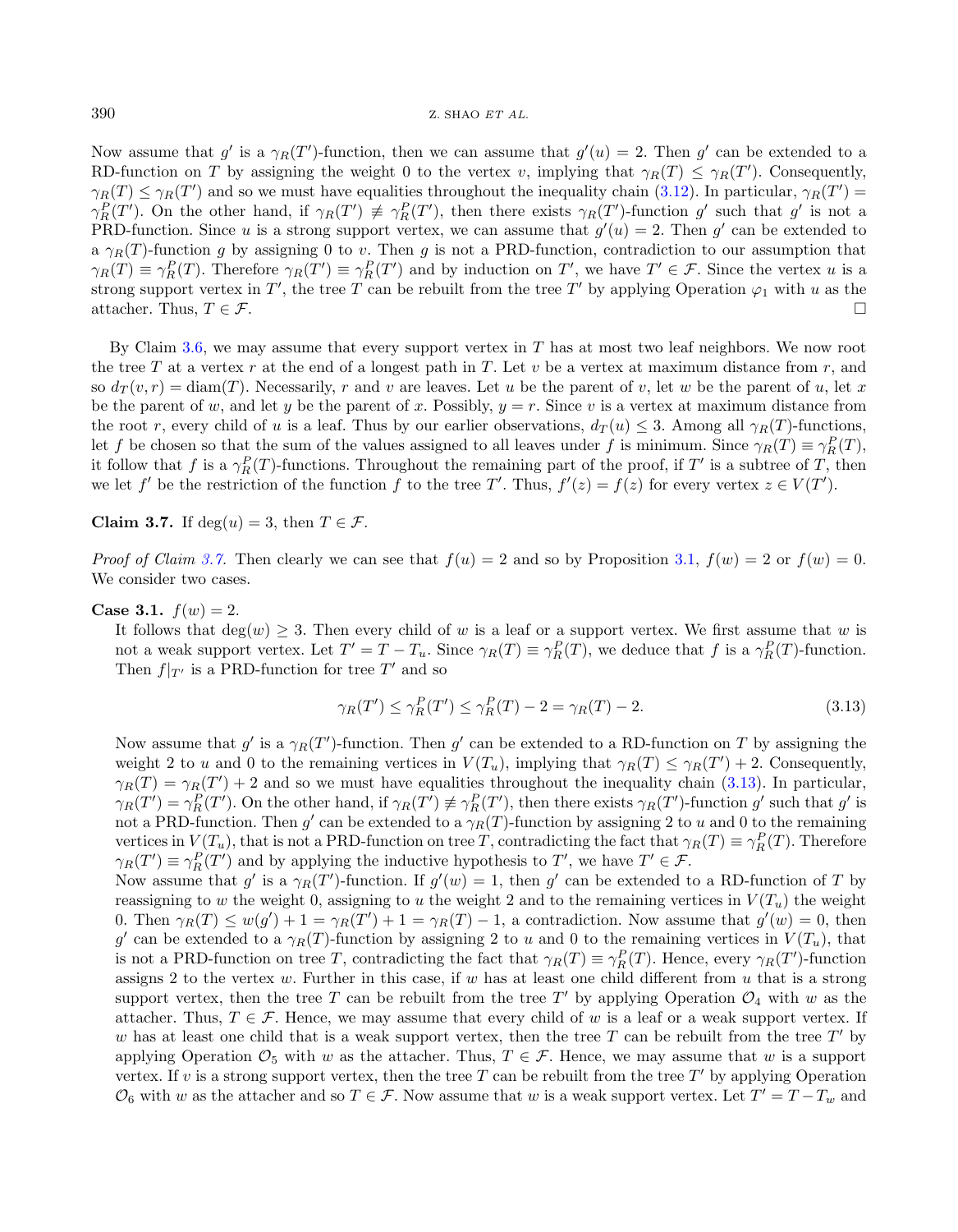$L(w) = \{z\}$ . In this case, reassigning to w the weight 0, to z, x the weight 1 and leaving all other weights unchanged produces a new  $\gamma_R^P(T)$ -function h such that  $h|_{T'}$  is a PRD-function for tree T'. Hence,

<span id="page-10-0"></span>
$$
\gamma_R(T') \le \gamma_R^P(T') \le \gamma_R^P(T) - 3 = \gamma_R(T) - 3. \tag{3.14}
$$

Now assume that  $g'$  is a  $\gamma_R(T')$ -function. Then  $g'$  can be extended to a RD-function on T by assigning the weight 2 to u, the weight 1 to z and to the remaining vertices in  $V(T_w)$  the weight 0, implying that  $\gamma_R(T) \leq \gamma_R(T') + 3$ . Consequently,  $\gamma_R(T) = \gamma_R(T') + 3$  and so we must have equalities throughout the inequality chain [\(3.14\)](#page-10-0). In particular,  $\gamma_R(T') = \gamma_R^P(T')$ .

On the other hand, if  $\gamma_R(T') \not\equiv \gamma_R^P(T')$ , then there exists  $\gamma_R(T')$ -function g' such that g' is not a PRDfunction. Then  $g'$  can be extended to a  $\gamma_R(T)$ -function by assigning to u the weight 2, the weight 1 to z and to the remaining vertices in  $V(T_w)$  the weight 0, contradicting the fact that  $\gamma_R(T) \equiv \gamma_R^P(T)$ . Therefore  $\gamma_R(T') \equiv \gamma_R^P(T')$  and so by applying the inductive hypothesis to T', we have  $T' \in \mathcal{F}$ .

If there exists a  $\gamma_R(T')$ -function g' such that  $g'(x) = 2$ , such a function g' can be extended to a RD-function of T by assigning to u the weight 2, the weight 1 to z and to the remaining vertices in  $V(T_w)$  the weight 0, that is not a PRD-function on tree T, contradicting the fact that  $\gamma_R(T) \equiv \gamma_R^P(T)$ . Hence, x cannot be assigned the value 2 under any  $\gamma_R(T')$ -function. Hence the tree T can be rebuilt from the tree T' by applying Operation  $\mathcal{O}_3$  with x as the attacher.

**Case 3.2.**  $f(w) = 0$ .

We know that f is a  $\gamma_R^P(T)$ -function and so for every neighbors z of w different from  $u, f(z) \neq 2$ . Hence no child of  $w$  different from  $u$  is a support vertex. If  $w$  is a strong support vertex. Then reassigning to  $w$ the weight 2 and to leaves neighbors of it the weight 0, and leaving all other weights unchanged produces a new  $\gamma_B(T)$ -function such that the sum of the values assigned to all leaves is smaller than the sum under f, a contradiction. Hence in this case, w is a weak support vertex or  $deg(w) = 2$ . We first assume that w is a weak support vertex. Let  $L(w) = \{z\}$ . Clearly,  $f(z) = 1$ . Let  $T' = T - T_w$ . Then  $f|_{T'}$  is a PRD-function for tree  $T'$  and so

$$
\gamma_R(T') \le \gamma_R^P(T') \le \gamma_R^P(T) - 3 = \gamma_R(T) - 3. \tag{3.15}
$$

Now assume that  $g'$  is a  $\gamma_R(T')$ -function. Then  $g'$  can be extended to a RD-function on T by assigning the weight 2 to u, to z the weight 1 and to the remaining vertices in  $V(T_w)$  the weight 0, implying that  $\gamma_R(T) \leq \gamma_R(T') + 3$ . Consequently,  $\gamma_R(T') = \gamma_R^P(T')$ .

On the other hand, if  $\gamma_R(T') \not\equiv \gamma_R^P(T')$ , then there exists  $\gamma_R(T')$ -function g' such that g' is not a PRDfunction. Then  $g'$  can be extended to a  $\gamma_R(T)$ -function by assigning to u the weight 2, to z the weight 1, and to the remaining vertices in  $V(T_w)$  the weight 0, that is not a PRD-function on tree T, contradicting the fact that  $\gamma_R(T) \equiv \gamma_R^P(T)$ . Therefore  $\gamma_R(T') \equiv \gamma_R^P(T')$  and by the inductive hypothesis to T', we have  $T' \in \mathcal{F}$ .

If there exists a  $\gamma_R(T')$ -function f' such that  $f'(x) = 2$ , then such a function f' can be extended to a  $\gamma_R(T)$ -function of T by assigning 2 to u, 1 to z and 0 to the remaining vertices in  $V(T_w)$ , that is not a PRD-function on tree T, contradicting the fact that  $\gamma_R(T) \equiv \gamma_R^P(T)$ . Hence, no  $\gamma_R(T')$ -function assigns to the vertex x the weight 2. The tree T can be rebuilt from the tree T' by applying Operation  $\mathcal{O}_3$  with x as the attacher. Thus,  $T \in \mathcal{F}$ .

Next assume that  $deg(w) = 2$ . Let  $T' = T - T_w$ . Then  $f|_{T'}$  is a PRD-function for tree T' and so

$$
\gamma_R(T') \le \gamma_R^P(T') \le \gamma_R^P(T) - 2 = \gamma_R(T) - 2. \tag{3.16}
$$

On the other hand, any  $\gamma_R(T')$ -function can be extended to a RD-function on T by assigning a 2 to u and 0 to the remaining vertices in  $V(T_w)$ , implying that  $\gamma_R(T) \leq \gamma_R(T') + 2$  implying that  $\gamma_R(T) = \gamma_R(T') + 2$ and as above we obtain  $\gamma_R(T') = \gamma_R^P(T')$ .

If  $\gamma_R(T') \neq \gamma_R^P(T')$ , then any  $\gamma_R(T')$ -function which is not a PRD-function, can be extended to a  $\gamma_R(T)$ function by assigning the weight 2 to u and the weight 0 to the remaining vertices of  $T_w$ , that is not a PRD-function on tree T, contradicting the fact that  $\gamma_R(T) \equiv \gamma_R^P(T)$ . Therefore  $\gamma_R(T') \equiv \gamma_R^P(T')$  and by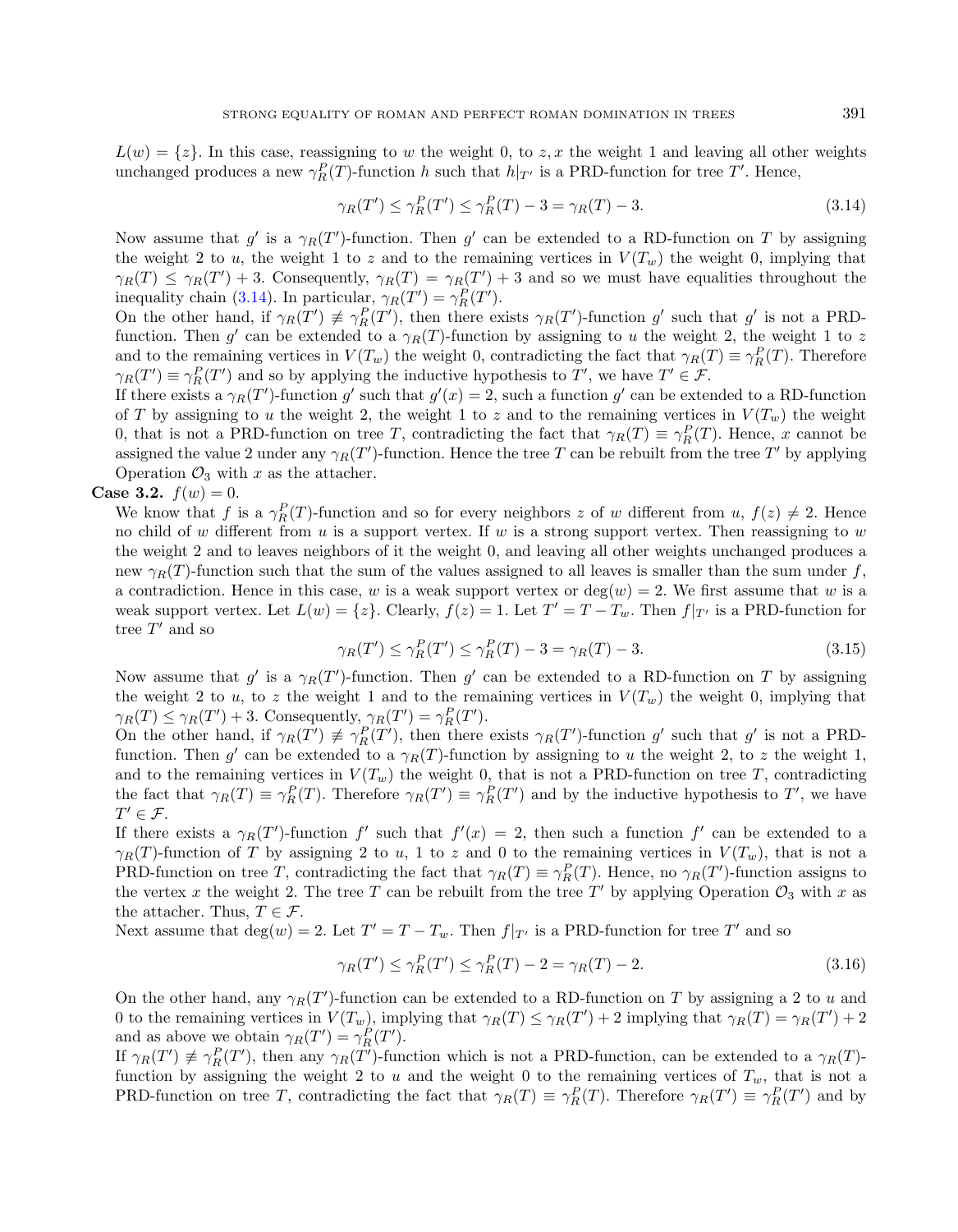the inductive hypothesis to T', we have  $T' \in \mathcal{F}$ . Now the tree T can be rebuilt from the tree T' by applying Operation  $\mathcal{O}_2$  with x as the attacher and so  $T \in \mathcal{F}$ .

## <span id="page-11-0"></span>Claim 3.8. If  $deg(u) = 2$ , then  $T \in \mathcal{F}$ .

*Proof of Claim* [3.8.](#page-11-0) Then, every child of  $w$  is a leaf or a support vertex. We distinguish two situations.

**Case 4.1**  $w$  is a support vertex.

We first assume that w is a strong support vertex. Let  $T' = T - \{u, v\}$ . Without loss of generality, we can assume that  $f(w) = 2$ ,  $f(u) = 0$  and  $f(v) = 1$ . Then  $f|_{T'}$  is a PRD-function and so

$$
\gamma_R(T') \le \gamma_R^P(T') \le \gamma_R^P(T) - 1 = \gamma_R(T) - 1. \tag{3.17}
$$

<span id="page-11-2"></span><span id="page-11-1"></span> $\Box$ 

Now assume that  $g'$  is a  $\gamma_R(T')$ -function, then we may assume that  $g'(w) = 2$ , since w is a strong support vertex. Then  $g'$  can be extended to a RD-function on T by assigning the weight 0 to  $u$  and 1 to  $v$ , implying that  $\gamma_R(T) \leq \gamma_R(T') + 1$ . Consequently,  $\gamma_R(T) = \gamma_R(T') + 1$  and by [\(3.17\)](#page-11-1) we have  $\gamma_R(T') = \gamma_R^P(T')$ .

On the other hand, if  $\gamma_R(T') \not\equiv \gamma_R^P(T')$ , then there exists  $\gamma_R(T')$ -function g' such that g' is not a PRDfunction. We can assume that  $g'(w) = 2$ , since w is a strong support vertex. Then  $g'$  can be extended to a  $\gamma_R(T)$ -function by assigning the weight 0 to u and 1 to v, that is not a PRD-function on tree T, contradicting the fact that  $\gamma_R(T) \equiv \gamma_R^P(T)$ . Therefore  $\gamma_R(T') \equiv \gamma_R^P(T')$  and by the inductive hypothesis on T', we have  $T' \in \mathcal{F}$ . The tree T can be rebuilt from the tree T' by applying Operation  $\mathcal{O}_7$  with w as the attacher. Thus,  $T \in \mathcal{F}$ .

Now assume that w is a weak support vertex. Let  $T' = T - v$ . It is easy to see that

<span id="page-11-3"></span>
$$
\gamma_R(T') \le \gamma_R^P(T') \le \gamma_R^P(T) - 1 = \gamma_R(T) - 1. \tag{3.18}
$$

Now assume that  $g'$  is a  $\gamma_R(T')$ -function, then we may assume that  $g'(w) = 2$ , since w is a strong support vertex. Then  $g'$  can be extended to a RD-function on T by assigning the weight 1 to v, implying that  $\gamma_R(T) \leq \gamma_R(T') + 1$ . Consequently,  $\gamma_R(T) = \gamma_R(T') + 1$  and so we must have equalities throughout the inequality chain [\(3.18\)](#page-11-2). In particular,  $\gamma_R(T') = \gamma_R^P(T')$ .

On the other hand, if  $\gamma_R(T') \not\equiv \gamma_R^P(T')$ , then there exists  $\gamma_R(T')$ -function g' such that g' is not a PRDfunction. Then  $g'$  can be extended to a  $\gamma_R(T)$ -function by assigning the weight 1 to v, that is not a PRDfunction on tree T, contradicting the fact that  $\gamma_R(T) \equiv \gamma_R^P(T)$ . Therefore  $\gamma_R(T') \equiv \gamma_R^P(T')$  and so by applying the inductive hypothesis on T', we have  $T' \in \mathcal{F}$ . Now T can be rebuilt from the tree T' by applying Operation  $\mathcal{O}_8$  with  $u$  as the attacher and so  $T \in \mathcal{F}$ .

**Case 4.2.**  $w$  is not a support vertex.

Then every child of w is a weak support vertex. We first assume that  $deg(w) \geq 4$ . Let  $T' = T - v$ . Without loss of generality, we can assume that  $f(w) = 2$ , and every support vertex adjacent to w has weight 0 and their leaf neighbors have weight 1. Then  $f|_{T'}$  is a PRD-function and so

$$
\gamma_R(T') \le \gamma_R^P(T') \le \gamma_R^P(T) - 1 = \gamma_R(T) - 1. \tag{3.19}
$$

Now assume that  $g'$  is a  $\gamma_R(T')$ -function. Then  $g'$  can be extended to a RD-function on T by assigning the weight 1 to v, implying that  $\gamma_R(T) \leq \gamma_R(T') + 1$ . Consequently,  $\gamma_R(T) = \gamma_R(T') + 1$  and using [\(3.19\)](#page-11-3) we obtain  $\gamma_R(T') = \gamma_R^P(T')$ .

On the other hand, if  $\gamma_R(T') \not\equiv \gamma_R^P(T')$ , then there exists  $\gamma_R(T')$ -function g' such that g' is not a PRDfunction. Then  $g'$  can be extended to a  $\gamma_R(T)$ -function by assigning the weight 1 to v, that is not a PRDfunction on tree T, contradicting the fact that  $\gamma_R(T) \equiv \gamma_R^P(T)$ . Therefore  $\gamma_R(T') \equiv \gamma_R^P(T')$  and so  $T' \in \mathcal{F}$ by the inductive hypothesis on  $T'$ . The tree T can be rebuilt from the tree T' by applying Operation  $\mathcal{O}_9$ with u as the attacher. Thus,  $T \in \mathcal{F}$ .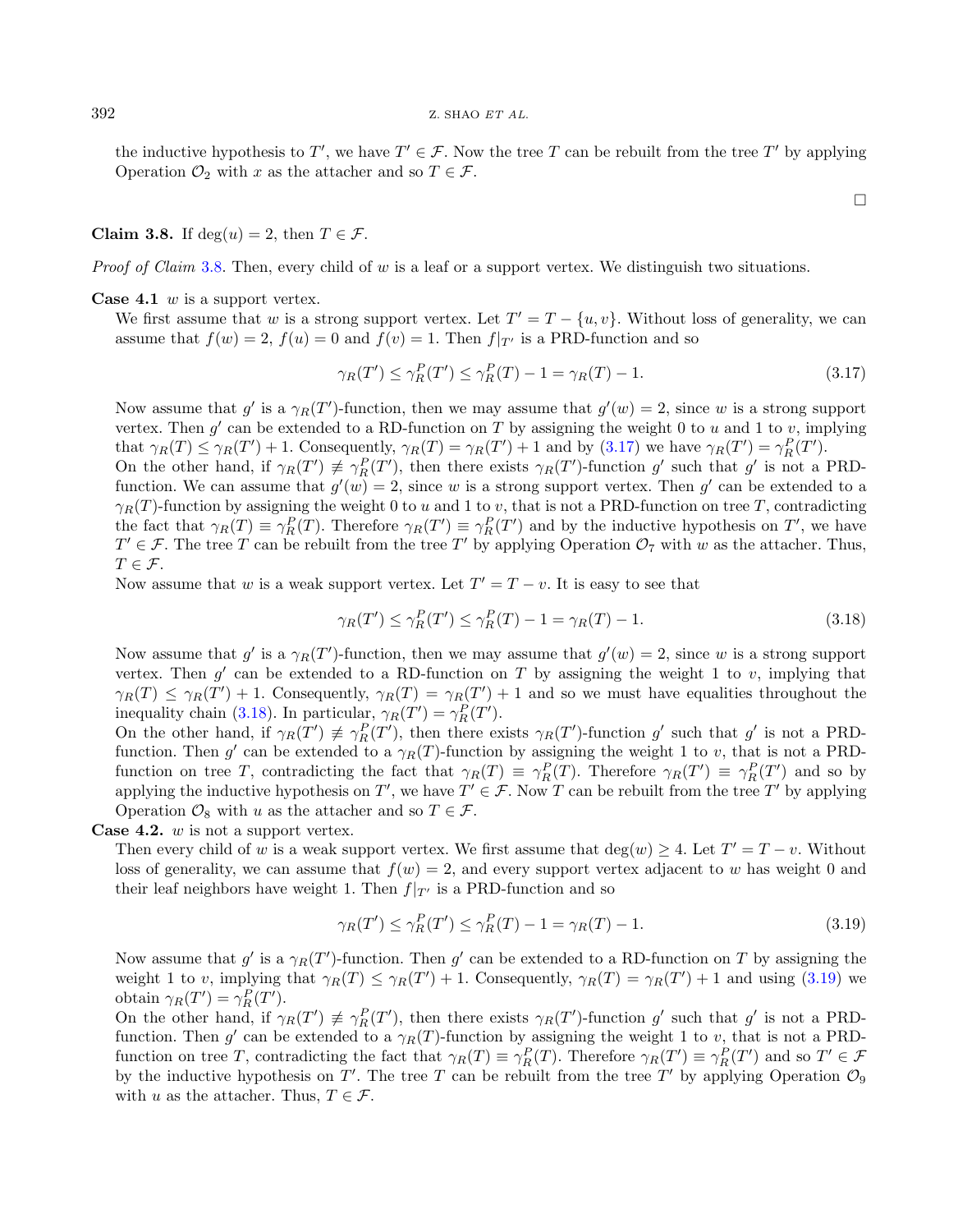<span id="page-12-3"></span>Now assume that  $deg(w) = 3$ . Let  $T' = T - v$ . Without loss of generality, we can assume that  $f(w) = 2$ , and every support vertex adjacent to w has weight 0 and their leaf neighbors have weight 1. Then  $f|_{T'}$  is a PRD-function and so

<span id="page-12-4"></span>
$$
\gamma_R(T') \le \gamma_R^P(T') \le \gamma_R^P(T) - 1 = \gamma_R(T) - 1. \tag{3.20}
$$

Now assume that  $g'$  is a  $\gamma_R(T')$ -function. Then  $g'$  can be extended to a RD-function on T by assigning the weight 1 to v, implying that  $\gamma_R(T) \leq \gamma_R(T') + 1$ . Consequently,  $\gamma_R(T) = \gamma_R(T') + 1$  and so we must have equalities throughout the inequality chain [\(3.20\)](#page-12-3). In particular,  $\gamma_R(T') = \gamma_R^P(T')$ .

On the other hand, if  $\gamma_R(T') \not\equiv \gamma_R^P(T')$ , then there exists  $\gamma_R(T')$ -function g' such that g' is not a PRDfunction. Then  $g'$  can be extended to a  $\gamma_R(T)$ -function by assigning the weight 1 to v, that is not a PRDfunction on tree T, contradicting the fact that  $\gamma_R(T) \equiv \gamma_R^P(T)$ . Therefore  $\gamma_R(T') \equiv \gamma_R^P(T')$  and so by applying the inductive hypothesis to T', the tree  $T' \in \mathcal{F}$ . The tree T can be rebuilt from the tree T' by applying Operation  $\mathcal{O}_9$  with u as the attacher. Thus,  $T \in \mathcal{F}$ .

If there exists a  $\gamma_R(T')$ -function f' such that  $f'(w) \neq 2$ , then it is clear that  $f'(w) = 0$  and  $f'(u) = 1$ . Such a function  $f'$  can be extended to a RD-function of T by assigning to  $v$  the weight 0 and reassigning to  $u$  the weight 2, that is not a PRD-function on tree T, contradicting the fact that  $\gamma_R(T) \equiv \gamma_R^P(T)$ . Hence, every  $\gamma_R(T')$ -function assigns to the vertex w the weight 2. The tree T can be rebuilt from the tree T' by applying Operation  $\mathcal{O}_{10}$  with u as the attacher. Thus,  $T \in \mathcal{F}$ .

Next assume that  $deg(w) = 2$ . Let  $T' = T - \{v, u, w\}$ . Without loss of generality, we can assume that  $f(w) = f(v) = 0$  and  $f(u) = 2$ . Then  $f|_{T'}$  is a PRD-function and so

$$
\gamma_R(T') \equiv \gamma_R^P(T') \le \gamma_R^P(T) - 2 = \gamma_R(T) - 2. \tag{3.21}
$$

Now assume that  $g'$  is a  $\gamma_R(T')$ -function. Then  $g'$  can be extended to a RD-function on T by assigning the weight 2 to *u* and to *v* and *w* the weight 0, implying that  $\gamma_R(T) \leq \gamma_R(T') + 2$ . Consequently,  $\gamma_R(T) = \gamma_R(T') + 2$ 2 and so we must have equalities throughout the inequality chain [\(3.21\)](#page-12-4). In particular,  $\gamma_R(T') = \gamma_R^P(T')$ .

<span id="page-12-1"></span>On the other hand, if  $\gamma_R(T') \neq \gamma_R^P(T')$ , then there exists  $\gamma_R(T')$ -function g' such that g' is not a PRD-function. Then g' can be extended to a  $\gamma_R(T)$ -function by assigning the weight 2 to u and to v and w the weight 0, that is not a PRD-function on tree T, contradicting the fact that  $\gamma_R(T) \equiv \gamma_R^P(T)$ . Therefore  $\gamma_R(T') \equiv \gamma_R^P(T')$  and so by applying the inductive hypothesis to T', the tree  $T' \in \mathcal{F}$ . If there exists a  $\gamma_R(T')$ -function f' such that  $f'(x) = 2$ , then function f' can be extended to a RD-function of T by assigning the weight 2 to u and to v and w the weight 0, that is not a PRD-function on tree T, contradicting the fact that  $\gamma_R(T) \equiv \gamma_R^P(T)$ . Hence, x cannot be assigned the value 2 under any  $\gamma_R(T')$ -function. Then tree T can be rebuilt from the tree T' by applying Operation  $\mathcal{O}_{11}$  with x as the attacher. Thus,  $T \in \mathcal{F}$ . This completes the proof of theorem.

<span id="page-12-2"></span><span id="page-12-0"></span>Acknowledgements. This work was supported by the Natural Science Foundation of China under grant 62172116 and the Natural Science Foundation of Guangdong Province under Grant 2021A1515011940.

#### **REFERENCES**

- [1] J. Amjadi, M. Falahat, M. Chellali and S.M. Sheikholeslami, Unicyclic graphs with strong equality between the 2-rainbow domination and independent 2-rainbow domination numbers. Trans. Comb. 4 (2015) 1–11.
- [2] J. Amjadi, M. Falahat, S.M. Sheikholeslami and N. Jafari Rad, Strong equality between the 2-rainbow domination and independent 2-rainbow domination numbers in trees. Bull. Malays. Math. Sci. Soc. 39 (2016) 205–218.
- [3] J.D. Alvarado, S. Dantas and D. Rautenbach, Strong equality of Roman and weak Roman domination in trees. Discrete Appl. Math. 208 (2016) 19–26.
- [4] A. Cabrera Martínez, A. Martínez Arias and M. Menendez Castillo, A characterization relating domination, semitotal domination and total Roman domination in trees. Commun. Comb. Optim. 6 (2021) 197–209.
- [5] M. Chellali, N. Jafari Rad, S.M. Sheikholeslami and L. Volkmann, Roman domination in graphs. In: Topics in Domination in Graphs, edited by T.W. Haynes, S.T. Hedetniemi and M.A. Henning. Springer, Berlin/Heidelberg (2020) 365–409.
- [6] M. Chellali, N. Jafari Rad, S.M. Sheikholeslami and L. Volkmann, Varieties of Roman domination II. AKCE Int. J. Graphs Comb. 17 (2020) 966–984.